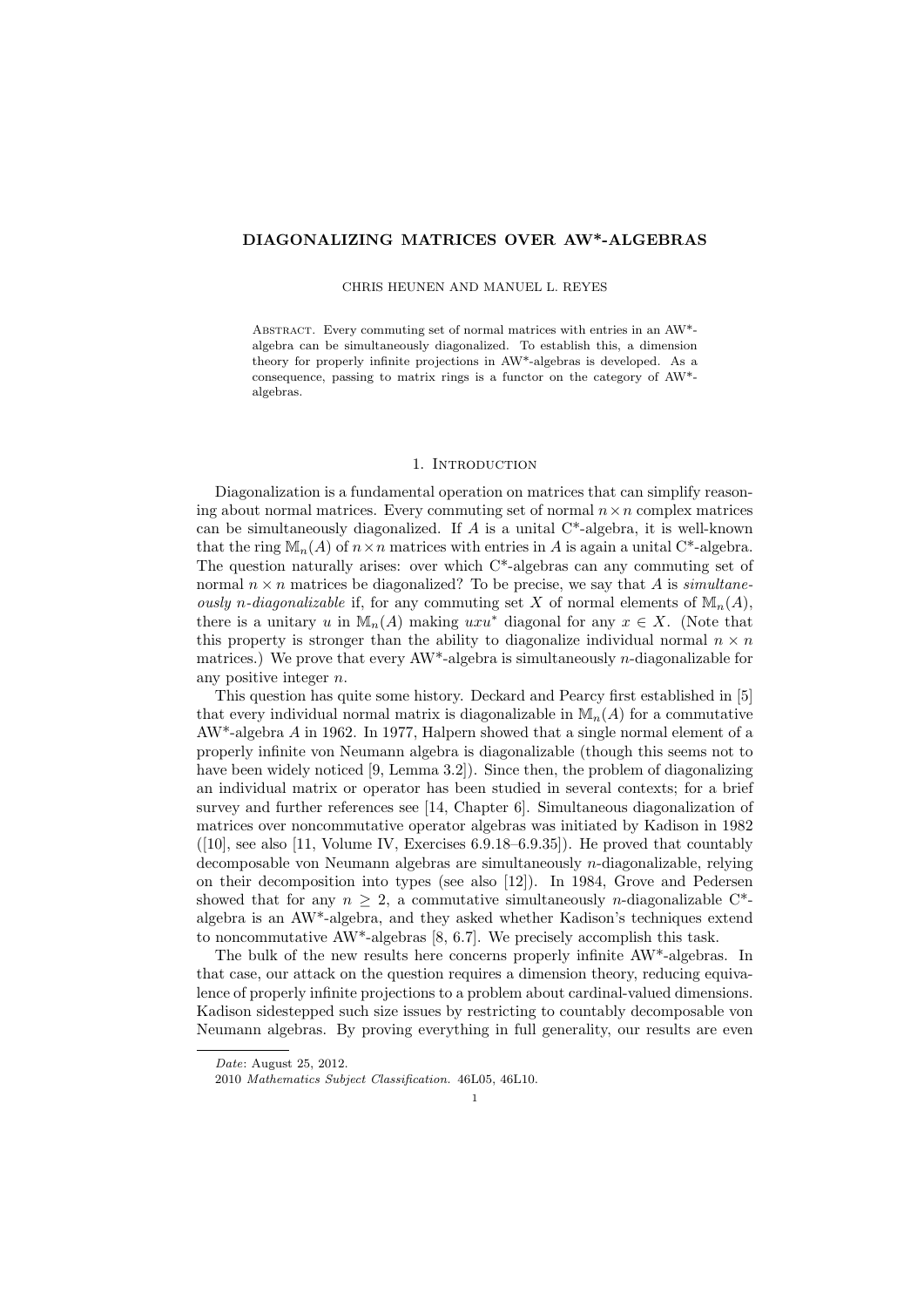new in the case of properly infinite von Neumann algebras. A dimension theory for  $AW^*$ -algebras was given by Feldman already in 1956 [6]. Independently, Cilin studied a similar notion of dimension in  $1980<sup>1</sup>$  Tomiyama greatly extended Feldman's results in the case of von Neumann algebras in 1958 [16]; for a recent, and very general, account, see [7]. However, these studies into dimension theory do not interface seamlessly with Kadison's diagonalization results. Therefore, either the dimension theory or Kadison's methods have to be adapted; we chose the former. This requires a more intricate analysis of the dimension function. A crucial step here is a decomposition into so-called equidimensional projections. As a side note, we must mention that all these results depend heavily on the axiom of choice, and therefore are problematic in constructive settings.

Our original interest in diagonalization over AW\*-algebras arose from the following problem. Let Cstar denote the category whose objects are unital C\*-algebras and whose morphisms are unital ∗-homomorphisms. Let **AWstar** denote the subcategory of Cstar whose objects are the AW\*-algebras and whose morphisms are those ∗-homomorphisms that preserve suprema of arbitrary sets of projections. Applying \*-homomorphisms entrywise makes  $\mathbb{M}_n$  into a functor  $\mathbf{Cstar} \to \mathbf{Cstar}$ . On objects, this functor sends AW\*-algebras to AW\*-algebras, by a combination of results due to Kaplansky and Berberian [1]. So it is natural to ask whether  $\mathbb{M}_n$  restricts to a functor  $AWstar \rightarrow AWstar$ . As an application of the diagonalization theorem, we prove that this is indeed so. For other possible applications of our results, let us mention the long-standing conjecture that AW\*-algebras are monotone complete: our dimension theory connects to the hypotheses of [15, Theorem 2.5].

As is clear from the historical introduction above, there is a fair amount of (routine) generalization from von Neumann algebras to  $AW^*$ -algebras,<sup>2</sup> as well as piecing together fragmented results from the literature. To make the story reasonably self-contained, we include all such results in a uniform way with explicit proofs, relying upon [2] as our standard reference for the theory of AW\*-algebras. The paper is structured as follows. After discussing preliminaries in Section 2, and the routine generalizations of Kadison's results to AW\*-algebras of finite type in Section 3, the next few sections launch into the proof of simultaneous n-diagonalizability of AW\*-algebras. Section 4 introduces the dimension theory, which is continued in Section 5, that concerns equidimensional projections. The dimension theory is then put to use in Section 6 to generalize Kadison's results to AW\*-algebras of infinite type. Then Section 7 gathers all the ingredients to prove that AW\*-algebras are simultaneously  $n$ -diagonalizable. Section 8 ends the paper with the functoriality of taking matrix rings of AW\*-algebras. Finally, Appendix A contains contains additional technical results about dimensions that would disrupt the main development. Some open questions are mentioned at the end of Sections 6 and 7.

# 2. Preliminaries on AW\*-algebras

An  $AW^*$ -algebra is a C<sup>\*</sup>-algebra in which the (right, and hence left) annihilator of any subset is generated by a single projection. This section recalls some general

<sup>1</sup>Apparently it was published in [4], but we did not manage to locate that paper; instead we re-engineered, and generalized, the proofs of Theorems 4.6 and 5.3 below from Proposition 3.6.6 in Čilin's thesis. We thank S. Solovjovs for obtaining that thesis, and A. Akhvlediani for translating that proposition.

<sup>2</sup>See also Remark 8.3.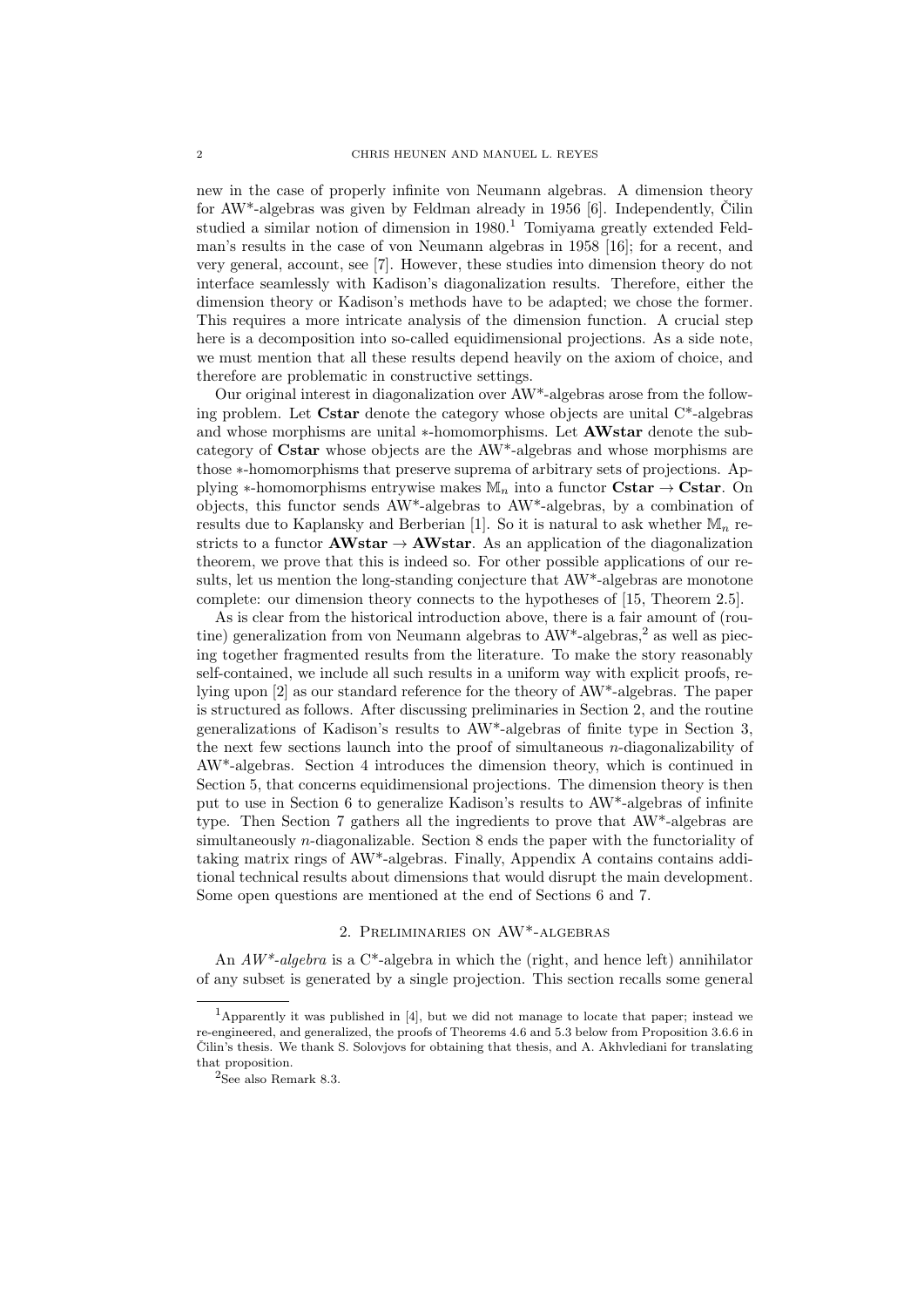properties of these algebras, which were introduced by Kaplansky as a generalization of von Neumann algebras, preserving the purely algebraic content of their theory [13]. For example, the Gelfand spectrum of a commutative AW\*-algebra is a Stonean space  $(i.e.$  a topological space in which the closure of an open set is again open, *i.e.* the Stone space of a complete Boolean algebra). To compare: the Gelfand spectrum of a commutative von Neumann algebra additionally satisfies a measure-theoretic property.

Maximal abelian subalgebras. We will use the abbreviated phrase *maximal* abelian subalgebra in place of "maximal abelian ∗-subalgebra" or "maximal abelian self-adjoint subalgebra". The notion of AW\*-subalgebra is slighty subtle, but maximal abelian subalgebras are automatically AW\*-subalgebras.

Projections. The main characteristic of AW\*-algebras is that to a great extent they are algebraically determined by their projections. For example, any AW\* algebra A is the closed linear span of its projections  $\text{Proj}(A)$ . Projections are partially ordered by  $e \leq f$  if and only if  $e = ef (= fe)$ , and  $Proj(A)$  is a complete lattice. In the special case that  ${e_i}$  is an orthogonal set of projections in A, we denote its supremum by  $\sum e_i$ . Projections  $e, f \in \text{Proj}(A)$  are equivalent when  $e = vv^*$  and  $f = v^*v$  for some  $v \in A$ . When the algebra in which they are equivalent must be emphasized, we write  $e \sim_A f$ , and similarly for the derived notions  $e \precsim_A f$  (meaning  $e \sim e' \leq f$  for some projection  $e'$ ) and  $e \prec_A f$  (meaning  $e \precsim f$  but  $e \not\sim f$ ; we also allow  $0 \prec 0$ ). Equivalence is additive: if  $\{e_i\}$  and  $\{f_i\}$  are orthogonal families of projections satisfying  $e_i \sim f_i$ , then  $\sum e_i \sim \sum f_i$ . Equivalence also satisfies Schröder–Bernstein: if  $e \precsim f$  and  $e \succeq f$ , then  $e \sim f$ . It is a simple fact that if  $z, e, f \in \text{Proj}(A)$  are such that z is central and  $e \sim f$ , then  $ze \sim zf$ .

**Comparison theorem.** Let e and  $f$  be projections in an  $AW^*$ -algebra. There are orthogonal central projections x, y, z satisfying  $x + y + z = 1$  and

$$
xe \prec xf, \qquad ye \sim yf, \qquad ze \succ zf.
$$

*Proof.* Zorn's lemma produces a maximal orthogonal family  $\{y_i\}$  of nonzero central projections satisfying  $y_i e \sim y_i f$ . Setting  $y = \sum y_i$ , then  $ye \sim yf$ . In fact, this y is the unique largest central projection with that property: if we ∼ wf for  $w \in \text{Proj}(Z(A))$  then  $(1 - y)we \sim (1 - y)wf$ , but  $(1 - y)w$  is orthogonal to y and must hence be zero by maximality of  $\{y_i\}$ .

There is a central projection w such that we  $\precsim wf$  and  $(1-w)e \succsim (1-w)f$  [2, Corollary 14.1]. Set  $x = w(1 - y)$  and  $z = (1 - w)(1 - y)$ . Then x, y and z are orthogonal and sum to 1. Clearly also  $xe \preceq xf$ , and because  $xe \sim xf$  violates maximality of y as above, in fact  $xe \prec xf$ . Similarly  $ze \succ zf$ .

In fact, the x, y and z in the comparison theorem are unique, but we do not need this fact.

Passing to corner algebras. We will frequently use properties of corners of an AW\*-algebra A, which we now list. For any  $e \in Proj(A)$ , the corner algebra  $eAe$  and the centre  $Z(A)$  are again AW<sup>\*</sup>-algebras. Many relevant properties are preserved by passing to corners. For example, the following lemma shows that equivalence and maximality of abelian subalgebras are also well-behaved when passing to corners.

**Lemma 2.1.** Let e be a projection in an  $AW^*$ -algebra A.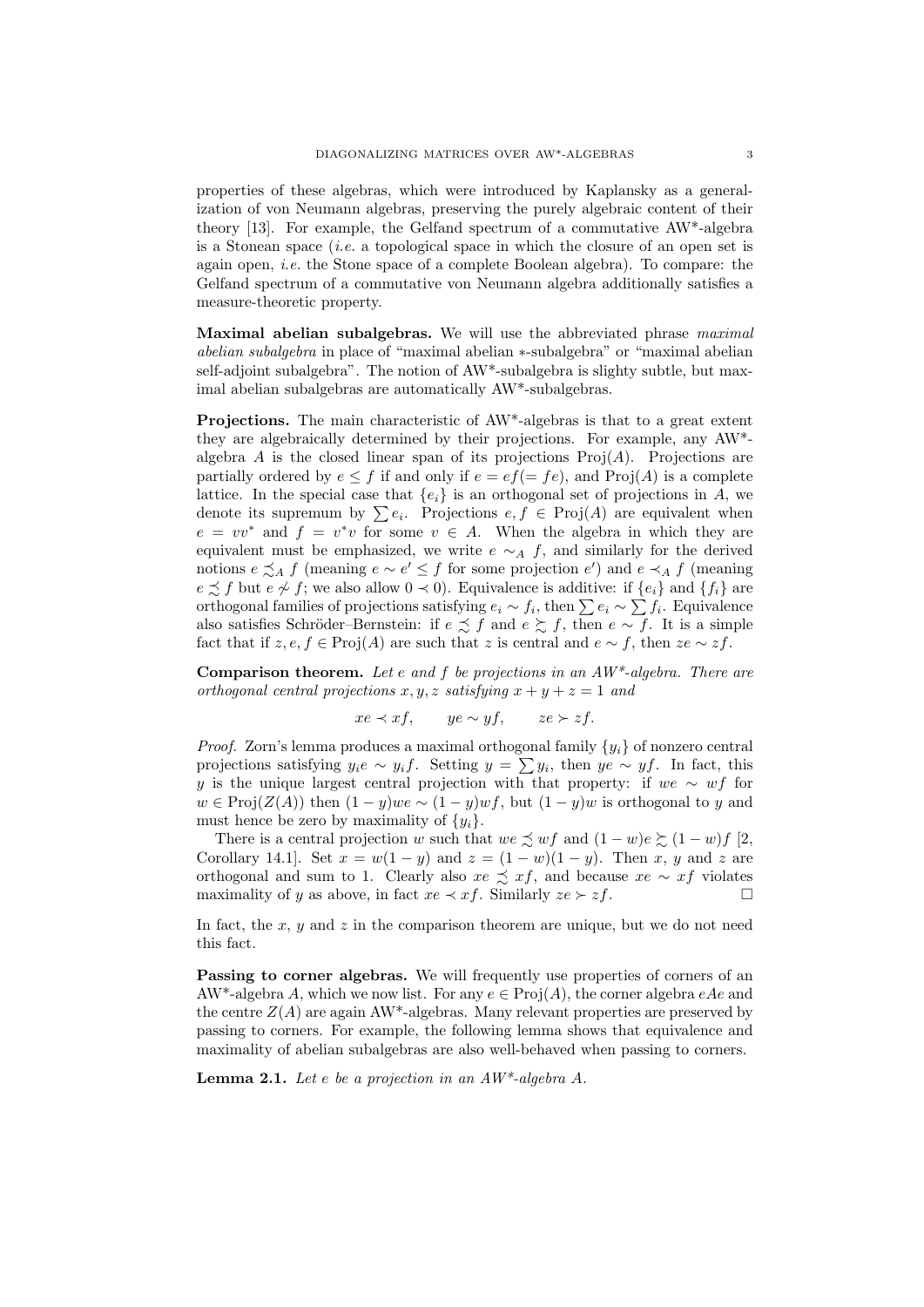(a)  $\text{Proj}(eAe) = \{p \in \text{Proj}(A) \mid p \leq e\};$ 

- (b) For all  $p, q \in \text{Proj}(eAe)$  we have  $p \sim_A q$  if and only if  $p \sim_{eAe} q$ .
- (c) If C is a maximal abelian subalgebra of A, and  $e \in \text{Proj}(C)$ , then  $eC$  is a maximal abelian subalgebra of eAe.

*Proof.* By definition  $p \in eAe$  if and only if  $p = eae$  for some  $a \in A$ . This is equivalent to  $p = ep = pe$ , that is, to  $p \leq e$ , establishing (a). For the non-trivial direction of (b), suppose  $p \sim_A q$ , say  $v^*v = p$  and  $vv^* = q$ . Since we may assume that  $v \in A$  is a partial isometry [2, Proposition 1.6],  $v = vv^*vv^*v = qvp \in qAp \subseteq$ eAe, so  $p \sim_{eAe} q$ .

For (c), observe that for any projection c in C has  $c(1-e) \leq 1-e$  in A, and so  $ec(1-e) = 0$ . Similarly  $(1 - e)ce = 0$ . If  $eae \in eAe$  commutes with  $eC$ , then

 $eaec = eaece + eaec(1 - e) = eaece = eceae + (1 - e)ceae = ceae.$ 

Hence eae commutes with C. So eae  $\in C$  by maximality of C. Therefore eae  $\in eC$ , and  $eC$  is maximal.

**Central covers.** We write  $c(e)$  for the least central projection above e, also called its central cover. If the AW\*-algebra A must be emphasized, we write  $c_A(e)$  instead. Central covers and centres are also preserved by passing to corners.

**Lemma 2.2.** If  $f \leq e$  are projections in an  $AW^*$ -algebra A, then  $c_{eAe}(f) = c_A(f)e$ . Hence  $Z(eAe) = eZ(A)$ .

*Proof.* See Proposition 6.4 and Corollary 6.1 of [2].

We record two results of Kadison's on central covers, adapted to AW\*-algebras.

**Lemma 2.3.** If C is a maximal abelian subalgebra of an  $AW^*$ -algebra A and  $C \neq A$ , then there are nonzero orthogonal projections e, f in C with  $c(e) = c(f)$  and  $e \preceq f$ .

*Proof.* If  $p \in \text{Proj}(C)$  satisfies  $c(p)c(1-p) = 0$ , then  $p = c(p)$ , because

$$
p \le c(p) \le 1 - c(1 - p) \le 1 - (1 - p) = p.
$$

So either each projection in C is central in A, or  $q = c(p)c(1 - p) > 0$  for some projection p in C. The former case is ruled out, because then  $Z(A) = C$ , and hence  $C = A$  by maximality. Now qp and  $q(1 - p)$  are nonzero and  $c(qp) = c(q(1 - p))$ . By the comparison theorem, there is a nonzero central projection  $z \leq q$  with either  $zp \precsim z(1-p)$  or  $z(1-p) \precsim zp$ . In any event, one of  $zp$  and  $z(1-p)$  serves as e and the other as f, when A is not abelian.  $\square$ 

**Lemma 2.4.** If A is an  $AW^*$ -algebra without abelian central summands, then any maximal abelian subalgebra C contains a projection e with  $c(e) = 1 = c(1 - e)$  and  $e \precsim 1 - e$ .

*Proof.* Let  $\{e_i\}$  be a family of nonzero projections in C maximal with respect to the properties that  $\{c(e_i)\}\$ is orthogonal and  $e_i \precsim 1 - e_i$  for each i. From Lemma 2.3, C contains nonzero orthogonal projections  $e_0 \precsim f_0 \ ( \leq 1 - e_0 )$ . Thus the family  $\{e_i\}$ is not empty. Set  $e = \sum_i e_i$ . Then  $c(e) = \sum c(e_i)$ . If  $z = c(e) < 1$ , then  $(1-z)A$  is a nonabelian  $AW^*$ -algebra (since  $A$  is assumed to have no central summands that are abelian) and  $(1-z)C$  is a maximal abelian subalgebra. Again from Lemma 2.3, there is a nonzero projection  $e_1$  in  $(1-z)C$  with  $e_1 \precsim (1-z) - e_1$ . Adjoining  $e_1$  to  ${e_i}$  contradicts maximality of that family. Thus  $z = 1$ . Since

$$
e_i = c(e_i)e_1 \precsim c(e_i)(1 - e_i) = c(e_i) - e_i
$$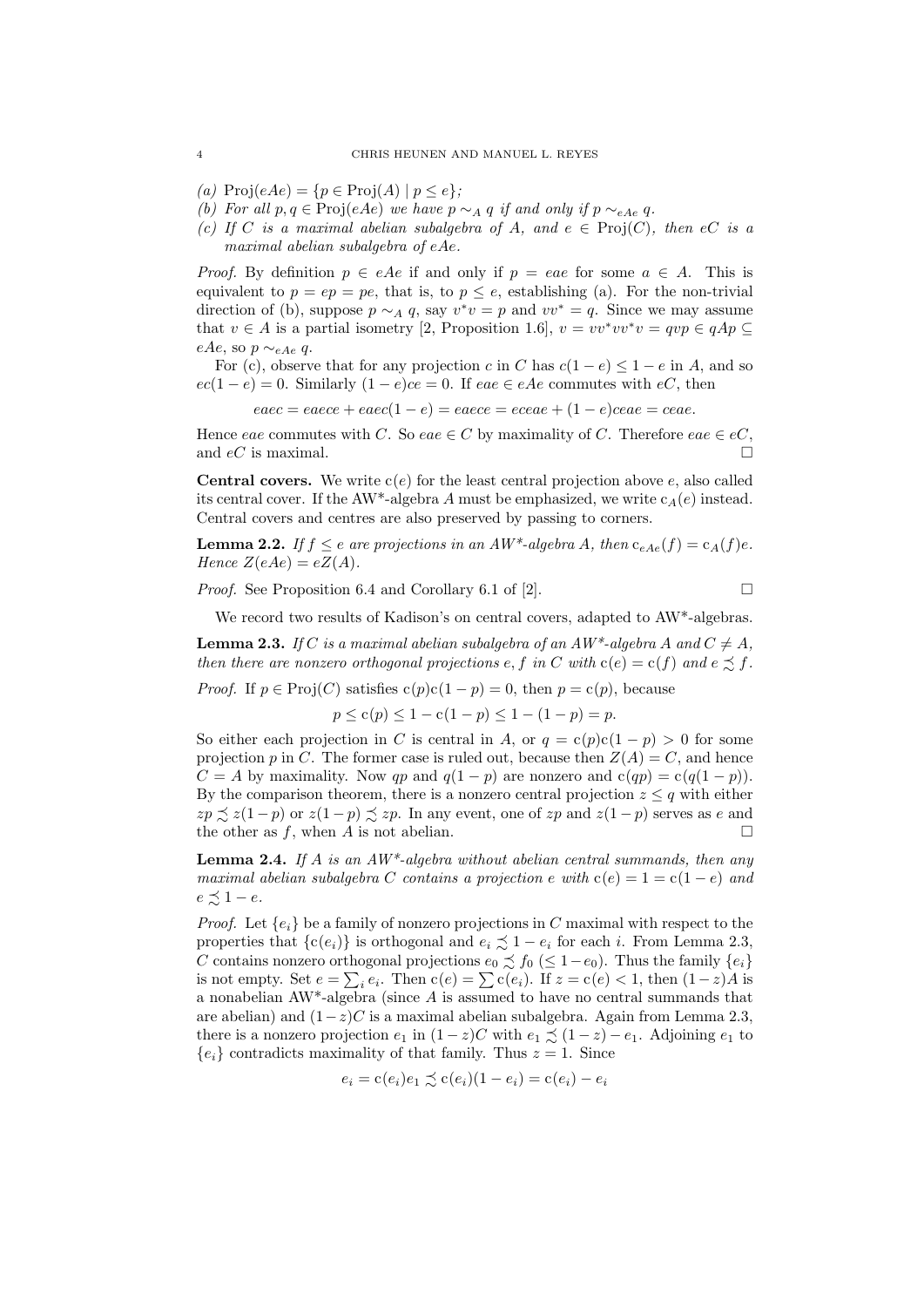for each *i*, we have  $e = \sum_i e_i \precsim \sum_i c(e_i) - e_i = 1 - e$ , and  $c(e) = z = 1$ .

**Properly infinite projections.** A projection e is finite when  $e \sim f \leq e$  implies  $e = f$ ; otherwise it is *infinite*. It follows from the comparison theorem that if  $c(e) \leq c(f)$  for a finite projection e and an infinite projection f, then  $ze \prec zf$ for nonzero central projection  $z \leq c(f)$ . Following standard terminology, an AW\*algebra A is properly infinite if every nonzero central projection of A is infinite.

**Lemma 2.5.** Let A be an  $AW^*$ -algebra, and let e be a nonzero projection in A. The following are equivalent:

- (a) there exist projections  $e_1 \sim e_2 \sim e$  in A such that  $e = e_1 + e_2$ ;
- (b) there exists an infinite orthogonal set of projections  $\{e_i\}$  in A such that  $e_i \sim e$ for all i and  $e = \sum e_i$ ;
- (c) the  $AW^*$ -algebra eAe is properly infinite;
- (d) if  $z \in A$  is a central projection, then ze is either zero or infinite.

*Proof.* That  $(c) \Rightarrow (b) \Rightarrow (a)$  is essentially [2, Theorem 17.1]. Suppose (d) holds, and let x be a nonzero central projection in eAe. Lemma 2.2 provides  $z \in Proj(Z(A))$ such that  $x = ze$ , which is infinite in A by assumption. So  $x \sim_A f < x$  for some f in A. But then  $f \in eAe$  satisfies  $x \sim_{eAe} f < x$  in eAe by Lemma 2.1. Hence x is infinite in eAe, establishing (c). Finally, we prove  $(a) \Rightarrow (d)$ . Let z be a central projection in A such that  $ze > 0$ . Then  $ze<sub>2</sub> \sim ze$  is nonzero whence  $ze \sim ze_1 \lt ze_1 + ze_2 = ze$ . So ze is infinite.

A nonzero projection e in an  $AW^*$ -algebra is properly infinite if it satisfies the equivalent conditions of the previous lemma. Being properly infinite is preserved by equivalence of projections (e.g. by Lemma  $2.5(c)$ ). It also follows from the previous lemma that ze is properly infinite for any nonzero central projection  $z \leq c(e)$ .

**Lemma 2.6.** Let e be a projection in an  $AW^*$ -algebra A.

- (a) A projection in eAe is properly infinite in A if and only if it is so in eAe.
- (b) If e is infinite, there is a central projection  $z \in A$  making ze finite and  $(1-z)e$ properly infinite.

*Proof.* For (a), let  $f \in eAe$  be a projection that is properly infinite in A. Then  $f = a_1 + a_2$  and  $a_1 \sim_A a_2 \sim_A f$  for some  $a_1, a_2 \in \text{Proj}(eAe)$  by Lemma 2.5. But since  $a_i \leq f$ , in fact  $a_i \in \text{Proj}(eAe)$  and  $a_1 \sim_{eAe} a_2 \sim_{eAe} f$  by Lemma 2.1. So f is properly infinite in eAe. The converse is trivial.

For (b), let  $\{z_i\}$  be a maximal orthogonal family of nonzero central projections such that  $z_i e$  is finite for each i. Set  $z = \sum z_i$ . Then  $ze$  is finite [2, Proposition 15.8]. Moreover, if y is a central projection such that  $y(1-z)e$  is finite, then  $y(1-z)$  must be zero by maximality of  $\{z_i\}$ . So  $(1-z)e$  is properly infinite by Lemma 2.5(d). □

Decomposition into types. Another property that survives passing to corners is the decomposition into types of an  $AW^*$ -algebra. Recall that a projection e is abelian when  $eAe$  is abelian. An AW<sup>\*</sup>-algebra is of type I if it has an abelian projection with central cover 1; it is of type II if it has a finite projection with central cover 1 but no nonzero abelian projections; and it is of type III if it has no nonzero finite projections. More specifically, type  $II_1$  means type II and finite; type  $II_{\infty}$  means type II and properly infinite; type  $I_{\infty}$  means I and properly infinite. (Notice that the zero algebra is of all types.)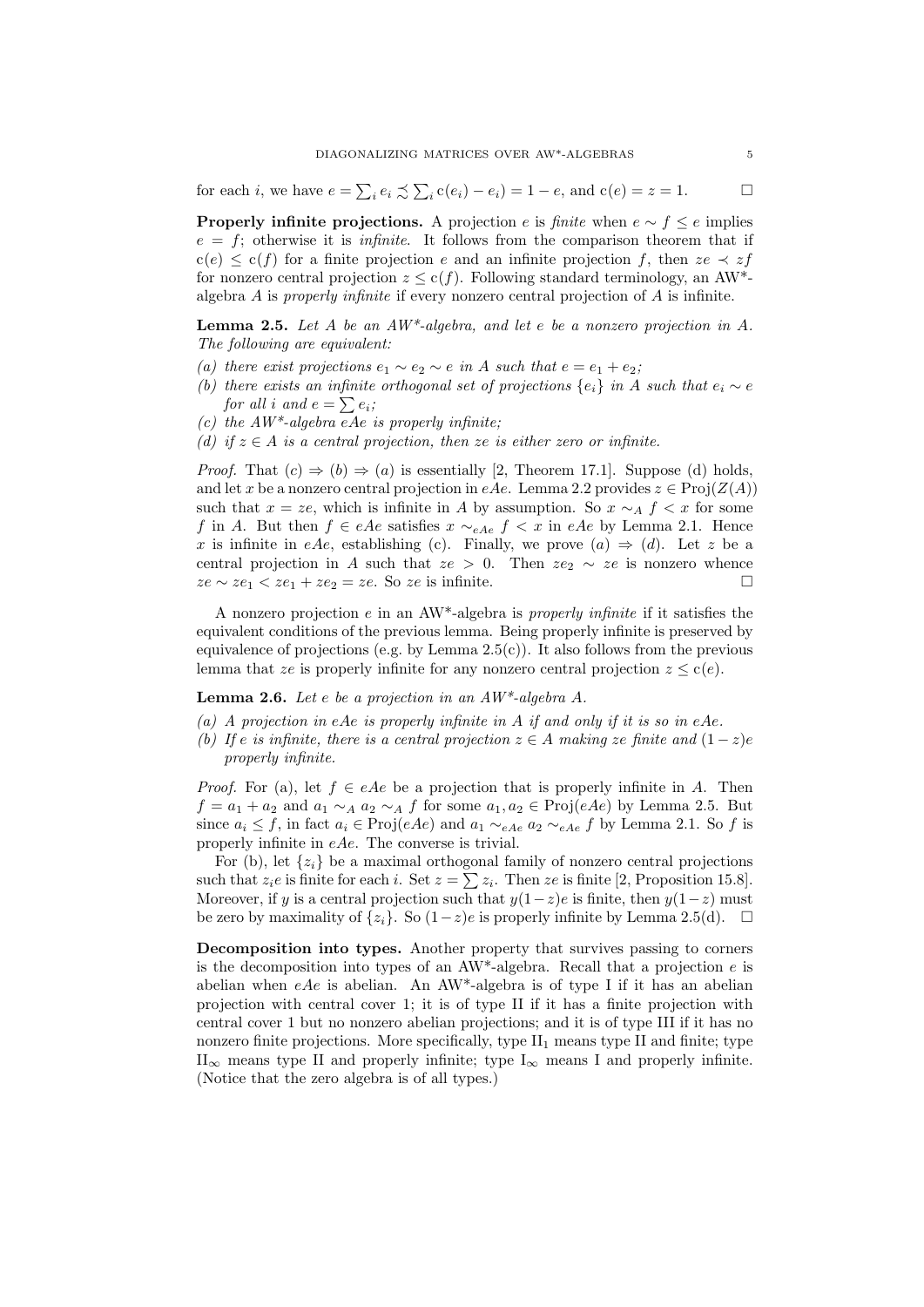**Lemma 2.7.** Let e be a nonzero projection in an  $AW^*$ -algebra A.

- (a) eAe is finite if A is finite:
- (b) eAe is of type I if A is of type I;
- (c) eAe is of type  $I_{\infty}$  if A is of type  $I_{\infty}$  and e is properly infinite;
- (d) eAe is of type  $II_1$  if A is of type  $II_1$ ;
- (e) eAe is of type  $II_{\infty}$  if A is of type  $II_{\infty}$  and e is properly infinite;
- (f) eAe is of type III if A is of III.

*Proof.* First, notice that a projection p in eAe is abelian in eAe if and only if  $peAep = pAp$  is abelian, if and only if p is abelian in A.

For (a), suppose  $f \in \text{Proj}(eAe)$  is finite in A. That means that  $p \leq f \sim_A p$ implies  $p = f$  for all  $p \in Proj(A)$ . As  $f \leq e$ , Lemma 2.1(b) makes this equivalent to:  $p \leq f \sim_{eAe} p$  implies  $p = f$  for  $p \in Proj(eAe)$ . But this means that f is finite in eAe. Part (b) is [2, Exercise 18.2]. For (c): eAe is of type I by (a), and contains a properly infinite projection  $e$  by Lemma 2.6. Part (d) follows from (a) and the above observation about abelian projections. Part (f) follows from Lemma 2.6.

Finally, we turn to (e). If A is of type  $II_{\infty}$ , it has a finite projection f with  $c(f) = 1$ , and no nonzero abelian projections. So, by the above observation, also  $eAe$  has no nonzero abelian projections. Because e is properly infinite and f is finite, it follows from the comparison theorem that  $c(e)f \prec e$ . Thus  $c(e)f \sim e_0 \prec e$ for some finite projection  $e_0$  with  $c(e_0) = c(e)$ . It now follows from Lemmas 2.1(c) and 2.2 that  $e_0$  is finite in eAe with  $c_{eAe}(e_0) = e$ . Finally, e is properly infinite in eAe by Lemma 2.6(a), making eAe of type  $II_{\infty}$ .

## 3. Relative comparison for AW\*-algebras of finite type

We begin by quickly disposing of the relative comparison theory for AW\* algebras of finite type. This involves relatively straightforward generalizations of Kadison's results to AW\*-algebras; the section is included in the interest of completeness. The results of this section and Section 6 will show that we can always find projections with various properties, not just in an  $AW^*$ -algebra A, but in any maximal abelian subalgebra  $C$  of  $A$ . In this context, whenever we mention without specification concepts such as ∼, d, finite, infinite, abelian, or central cover, we mean the corresponding concepts in  $A$  (and not in  $C$ ). We start by considering AW<sup>\*</sup>-algebras of type  $II_1$ .

**Proposition 3.1.** Let n be a positive integer, and let A be an  $AW^*$ -algebra of type II<sub>1</sub>. Let C be a maximal abelian subalgebra and  $e \in \text{Proj}(C)$ .

- (a) There is a sequence  $e_0, e_1, e_2, \ldots \in \text{Proj}(C)$  with  $e_0 = e$ ,  $c(e_i) = c(e)$ ,  $e_i \leq e_{i-1}$ , and  $e_i \precsim e_{i-1} - e_i$ .
- (b) If  $f \in \text{Proj}(A)$  satisfies  $c(e)c(f) \neq 0$ , then there is a nonzero  $g \in \text{Proj}(C)$  with  $g \leq e$  and  $g \precsim f$ .
- (c) If  $f \in \text{Proj}(A)$  satisfies  $f \precsim e$ , then  $f \sim e_1 \leq e$  for some  $e_1 \in \text{Proj}(C)$ .
- (d) C contains n orthogonal equivalent projections with sum 1.

*Proof.* (a) If  $e = 0$ , choose  $e_i = 0$  for each i. Suppose  $e > 0$ . Then eAe is of type II<sub>1</sub> by Lemma 2.7, and  $eCe$  is a maximal abelian subalgebra. In particular,  $eAe$  has no abelian central summands. Lemma 2.4 gives  $e_1 \in \text{Proj}(eCe)$  with  $c_{eAe}(e_1) = e$ and  $e_1 \precsim e - e_1$ . It follows from Lemma 2.2 that  $c_A(e_1) = c_A(e)$ . Induction now provides a sequence with the desired properties.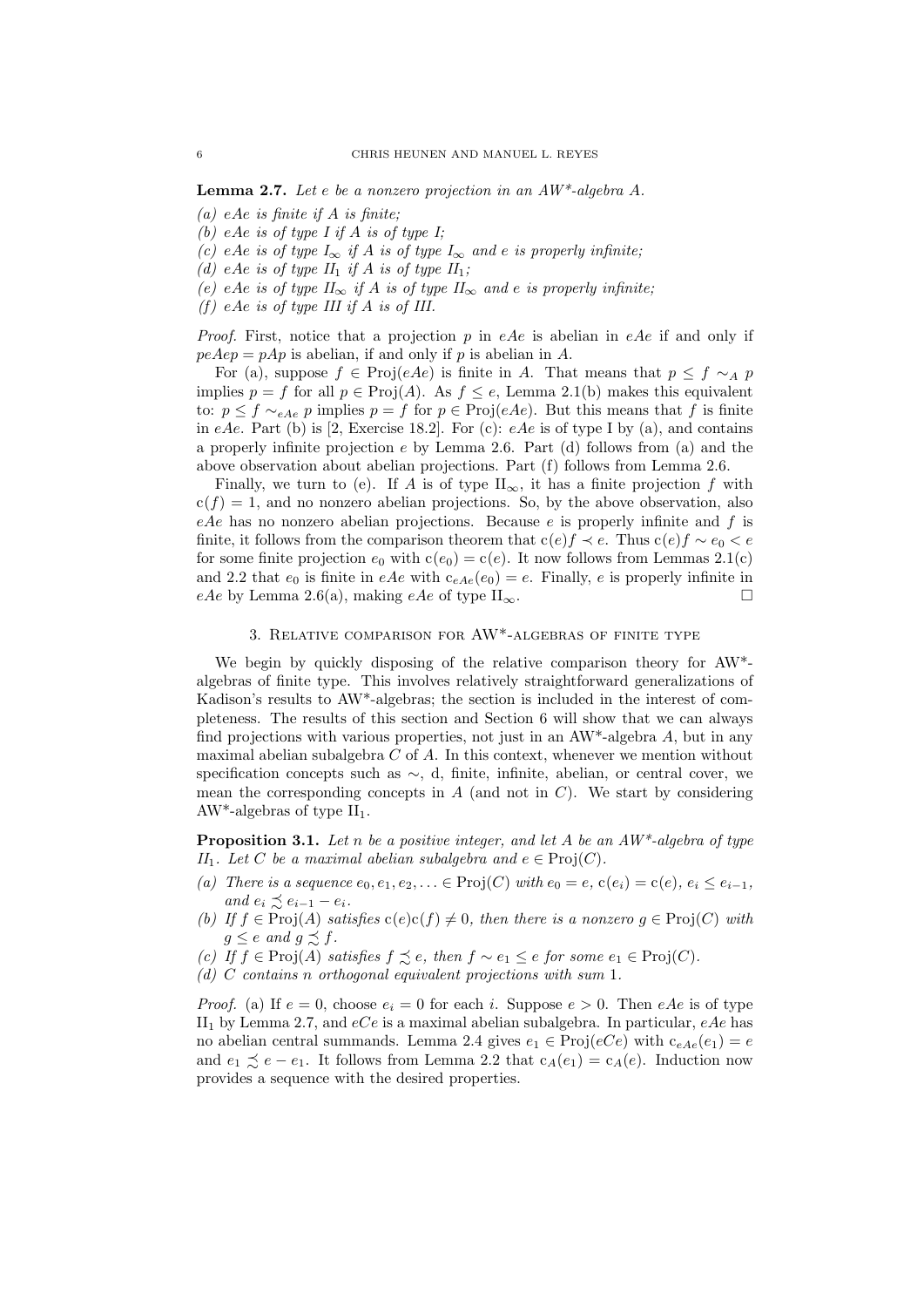For (b): replacing A, C, e and f by zA, zC, ze and zf for  $z = c(e)c(f)$ , we may assume that  $c(e) = c(f) = 1$ . Now, if  $ye_i \nless yf$  for each nonzero central projection y, then  $f \precsim e_i$  by the comparison theorem. If  $f \precsim e_i$  for each i, then  $e_{i-1} - e_i$ has a subprojection equivalent to  $f$  for each  $i$ . In this case  $A$  contains an infinite orthogonal family of projections equivalent to  $f$ , which contradicts the assumption that A is finite. Thus,  $ye_i \prec yf$  for some i and some nonzero central y. Now  $ye_i$ will serve as  $q$ .

For (c), let S be the set of pairs consisting of orthogonal families  $\{e_i \in C \mid i \in \alpha\}$ and  $\{f_i \in A \mid i \in \alpha\}$  of nonzero projections, where  $e_i \sim f_i$  for all  $i \in \alpha$ , and  $e_i \leq e$ , and  $f_i \leq f$ . We can partially order S by

$$
(\{e_i \mid i \in \alpha\}, \{f_i \mid i \in \alpha\}) \le (\{e'_j \mid j \in \beta\}, \{f'_j \mid j \in \beta\})
$$

when  $\{e_i\} \subseteq \{e'_j\}$  and  $\{f_i\} \subseteq \{f'_j\}$ . Zorn's lemma provides a maximal element  $({e_i}, {f_i})$  in S. Set  $e_1 = \sum_i e_i$  and  $f_1 = \sum_i f_i$ . Then  $e_1 \sim f_1$  by additivity of equivalence. Now  $e_1 \in C$ ,  $e_1 \leq e$ , and  $f_1 \leq f$ . Because A is finite and  $f \precsim e$ , we have  $f - f_1 \precsim e - e_1$  [2, Proposition 17.5, Exercise 17.3]. From (b), there is a nonzero  $e_0 \in$ Proj(C) with  $e_0 \le e - e_1$  and  $e_0 \sim f_0 \le f - f_1$ . But then  $({e_0} \cup {e_i}, {f_0} \cup {f_i})$ is an element of S properly larger than  $({e_i}, {f_i})$ , contradicting maximality. It follows that  $e_1 \sim f_1 = f$ .

Finally, we turn to (d). By [2, Theorem 19.1] there are n orthogonal equivalent projections  $f_1, \ldots, f_n$  in A with sum 1 since A has type II. Part (c) gives  $e_1$  in Proj(C) with  $e_1 \sim f_1$ . From [2, Proposition 17.5],  $1 - e_1 \sim 1 - f_1$  (=  $f_2 + \cdots + f_n$ ). Again from (c), there is  $e_2 \leq 1 - e_1$  in C with  $e_2 \sim f_2$ . Continuing in this way, we find  $e_1, \ldots, e_n \in \text{Proj}(C)$  with  $e_i \sim f_i$  and  $e_1 + \cdots + e_n \sim f_1 + \cdots + f_n = 1$ . Since A is finite,  $e_1 + \cdots + e_n = 1$ .

Next, we turn to AW\*-algebras of type  $I_n$   $(n = 1, 2, 3, ...)$ : finite algebras of type I that have an orthogonal family  $\{e_1, \ldots, e_n\}$  of equivalent abelian projections that sum to 1. Equivalently, such algebras are  $\ast$ -isomorphic to  $\mathbb{M}_n(C)$  for a commutative AW\*-algebra C.

**Lemma 3.2.** Let A be an  $AW^*$ -algebra of type I with no infinite central summand. For each positive integer n, let  $z_n$  be a central projection in A such that  $z_nA$  is of type  $I_n$ . Let C be a maximal abelian subalgebra of A.

(a) Some nonzero subprojection of  $z_n$  in C is abelian in A.

(b) C contains an abelian projection with central cover 1.

*Proof.* Part (a) is proved by induction on n. If  $n = 1$ , then  $z_1$  is a nonzero abelian projection in  $Z(A) \subseteq C$ . If  $n > 1$ , then  $z_n A$  is an AW<sup>\*</sup>-algebra without abelian central summands, and  $z_nC$  is a maximal abelian subalgebra. From Lemma 2.4,  $z_nC$  contains a projection  $e_1$  with  $c(e_1) = z_n$  and  $e_1 \precsim z_n - e_1$ . Now  $e_1Ae_1$  is a type I AW\*-algebra without infinite central summands by Lemma 2.7. Again, either  $e_1C$  has a nonzero abelian projection f, in which case  $fAf = fe_1Ae_1f$  is abelian and f is an abelian projection in A, or there is a nonzero projection  $e_2$ in  $e_1C$  with  $e_2 \precsim e_1 - e_2$ . Continuing in this way, we produce either a nonzero abelian projection in C or a set of n nonzero projection  $e_1, \ldots, e_n$  in  $z_n A$  with  $e_{i+1} \precsim e_i - e_{i+1}, e_1 \precsim z_n - e_1$ , and  $e_{i+1} < e_i$ . If  $y = c(e_n)$ , then

$$
e_n, y(e_{n-1}-e_n), y(e_{n-2}-e_{n-1}), \ldots, y(e_1-e_2), y(z_n-e_1)
$$

are  $n + 1$  orthogonal projections in  $yA$  with the same (nonzero) central cover, contradicting the fact that  $yA = yz<sub>n</sub>A$  is of type  $I_n$  [2, Proposition 18.2(2)]. Thus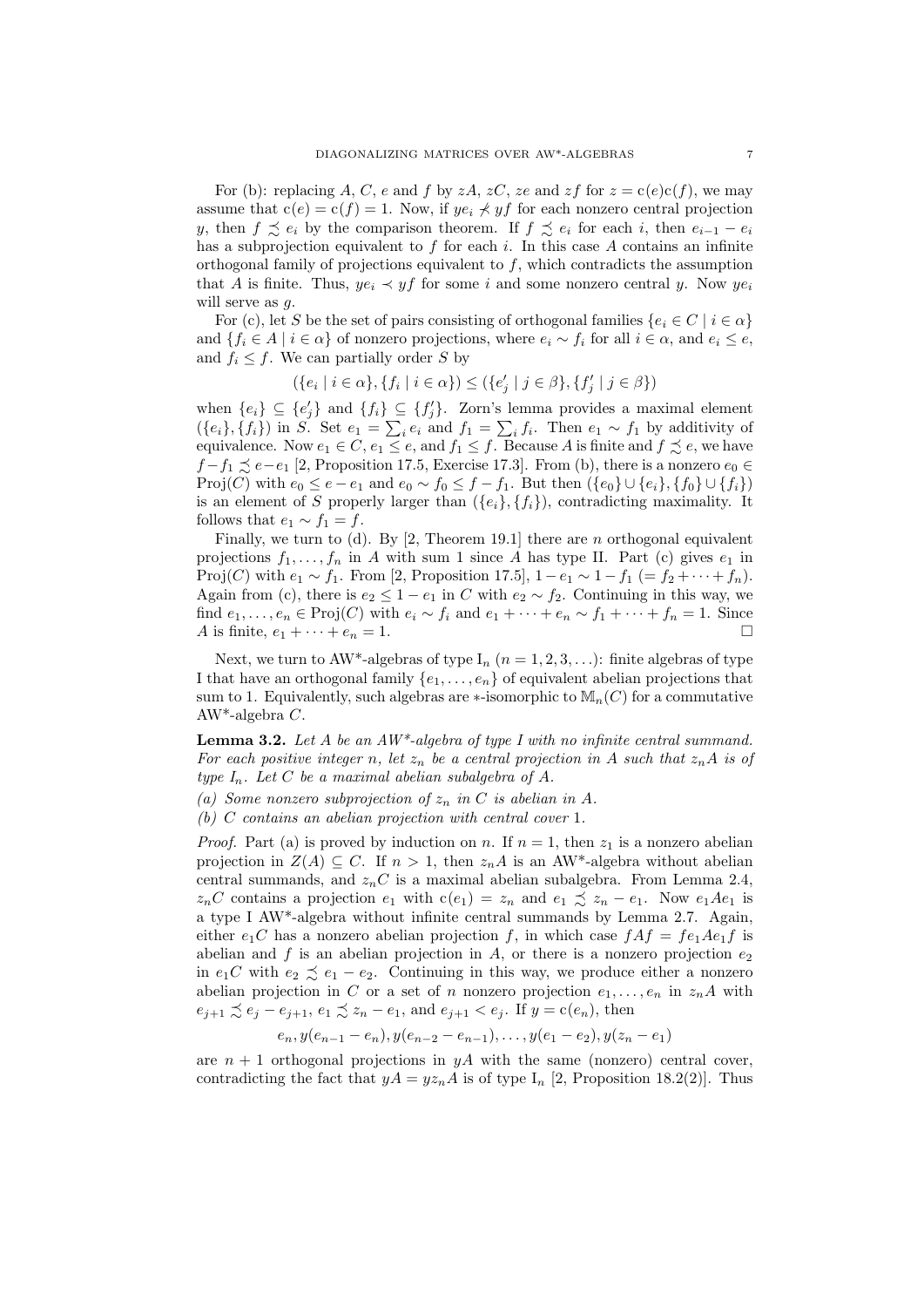the process must end with a nonzero abelian subprojection of  $z_n$  in C before we construct  $e_n$ .

For (b), let  $\{e_i\}$  be a family of nonzero projections in C abelian for A and maximal with respect to the property that  ${c(e_i)}$  is orthogonal. Set  $p = \sum c(e_i)$ . If  $p \neq 1$ , then  $(1-p)A$  is an AW<sup>\*</sup>-algebra of type I with no infinite central summand. So [2, Theorem 18.3] implies that there is a nonzero central projection  $z \leq 1-p$  and a positive integer n such that  $z(1-p)A$  has type  $I_n$ . From part (a), the maximal abelian subalgebra  $zC$  of  $zA$  contains a nonzero abelian projection  $e_0$ . But then we may adjoin  $e_0$  to  $\{e_i\}$ , contradicting maximality. Thus  $p = 1$ . Now  $\sum e_i$  is abelian for  $A$  [2, Proposition 15.8], has central cover 1, and lies in  $C$ .

**Lemma 3.3.** Let  $e_1$  be an abelian projection with  $c(e_1) = 1$  in an AW\*-algebra A of type  $I_n$  for n finite. Then there is a set of n orthogonal equivalent projections with sum 1 in A containing  $e_1$  (so that each is abelian in A), and  $(1-e_1)A(1-e_1)$ is of type  $I_{n-1}$ .

*Proof.* Fix orthogonal equivalent abelian projections  $f_1, \ldots, f_n$  with  $\sum f_i = 1$ . Then  $e_1 \sim f_1$  (~  $f_i$  for all i) by [2, Proposition 18.2(1)], and  $1 - e_1 \sim 1 - f_1$ by [2, Proposition 17.5]. So  $1 - e_1$  is the sum of  $n - 1$  orthogonal equivalent abelian projections that are equivalent to  $f_1 \sim e_1$  because the same is true for  $1 - f_1 = f_2 + \cdots + f_n$ . The claim now follows.

**Proposition 3.4.** Let A be an  $AW^*$ -algebra of type  $I_n$  with n finite, and let C be a maximal abelian subalgebra.

- (a) There is an orthogonal set  $\{e_1, \ldots, e_n\}$  of equivalent abelian projections in C with sum 1 with central cover 1.
- (b) C contains p orthogonal projections with sum 1 equivalent in A if  $n = pq$  (with p and q positive integers).

*Proof.* Part (a) is proven by induction on n. If  $n = 1$ , then A is abelian,  $C = A$ , and 1 is a projection in C abelian in A with  $c(1) = 1$ . Moreover, C is the centre of A. Suppose  $n > 1$  and our assertion is established when A is of type  $I_k$  for  $k < n$ . Then A has no infinite central summands. Lemma 3.2(b) applies, giving an abelian projection  $e_1 \in C$  with  $c(e_1) = 1$ . It follows from Lemma 3.3 that  $(1 - e_1)A(1 - e_1)$ is of type  $I_{n-1}$ , and  $(1 - e_1)C$  is a maximal abelian subalgebra. By the inductive hypothesis,  $1 - e_1$  is the sum of  $n - 1$  projections  $e_2, \ldots, e_n$  in  $(1 - e_1)C$  that are abelian in  $(1 - e_1)A(1 - e_1)$  (and hence in A), and has central cover  $1 - e_1$  in  $(1-e_1)A(1-e_1)$ . From Lemma 2.2 it follows that  $1 = c(e_i)$  for  $j \ge 2$ , and since  $c(e_1) = 1$  as well we must have  $e_i \sim e_j$  for all j by [2, Proposition 18.1].

For (b), set  $f_j = \sum_{k=0}^{q-1} e_{j+kp}$  for  $j = 1, \ldots, p$ . Then  $f_1, \ldots, f_p$  are orthogonal projections in C with sum 1 equivalent in  $A$ .

#### 4. Dimension theory

Let e be a properly infinite projection in an  $AW^*$ -algebra A. We are going to define a cardinal number  $d(e)$ , that we think of as the "dimension" of e. The goal of this section is to prove that  $e \precsim f$  and  $c(e) = c(f)$  imply  $d(e) \leq d(f)$ . The next section will prove the converse in a special case of interest.

Let  $\Gamma(e)$  denote the set of all orthogonal families  $\{e_i\}$  of projections such that  $e = \sum e_i$  and every  $e_i \sim e$ . Lemma 2.5 guarantees that  $\Gamma(e)$  contains an infinite set. If  $\Lambda$  is a set of cardinals, we let sup<sup>+</sup>  $\Lambda$  denote the least cardinal that is strictly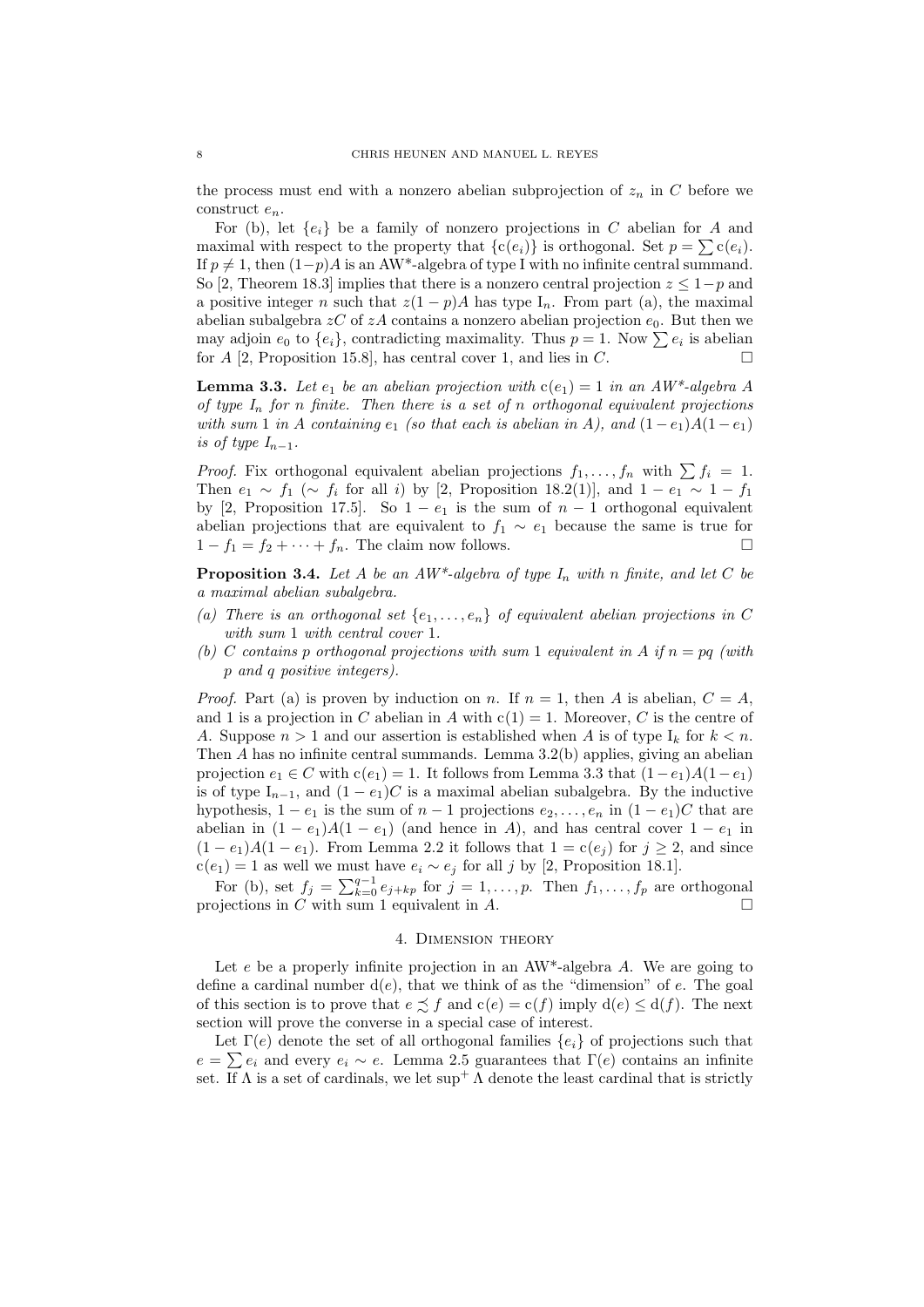greater than every element of  $\Lambda$ . Evidently  $\sup^+ \Lambda = \sup \{ \alpha^+ : \alpha \in \Lambda \}$ , where  $\alpha^+$ denotes the successor of a cardinal  $\alpha$ .

**Definition 4.1.** For a properly infinite projection  $e$  in an AW\*-algebra, define

$$
d(e) = \sup^+ \{ \text{card } I \mid \{e_i\}_{i \in I} \in \Gamma(e) \},
$$
  

$$
\overline{d}(e) = \sup \{ d(ze) \mid 0 < z \le c(e) \text{ is central} \}.
$$

By convention, we agree that  $d(0) = \overline{d}(0) = 0$ . (When the algebra A in which  $d(e)$ ) and  $\overline{d}(e)$  are computed needs to be emphasized, we will write  $d_A(e)$  and  $\overline{d}_A(e)$ .)

As a basic example, suppose that  $e \in B(H)$  is a projection on a Hilbert space H whose range  $e(H)$  is infinite dimensional. Then e is properly infinite and  $d(e)$  is the successor cardinal of the dimension of  $e(H)$ , that is,  $d(e) = (\dim e(H))^+$ .

The definition of  $d(e)$  uses successors because it is not clear whether the supremum is achieved, *i.e.* whether there always exists a family in  $\Gamma(e)$  with cardinality  $\sup{\mathrm{card}\, I \mid \{e_i\}_{i\in I} \in \Gamma(e)\}.$  If this supremum is indeed achieved for all properly infinite projections in all AW\*-algebras, then it would be more sensible to set  $d(e)$  equal to the supremum sup{card(I)  $\{e_i\}_{i\in I} \in \Gamma(e)$ ; all results about  $d(e)$ proved below would still hold. The supremum is always achieved when the cardinal sup{card  $I \mid \{e_i\}_{i \in i} \in \Gamma(e)$ } is not weakly inaccessible, and when A is a von Neumann algebra; see Appendix A. We leave the general question open, and move on to basic results about d.

Notice that if e is a properly infinite projection in an AW\*-algebra A, then  $\Gamma(e)$ and  $d(e)$  are the same whether "computed" in A or eAe. Thus d is invariant under passing to corners. Also, if  $e \sim f$  in A then  $d(e) = d(f)$ .

Lemma 4.2. Let e be a projection in an AW\*-algebra A.

(a) If  $e = \sum_{i \in \alpha} e_i$  for an infinite cardinal  $\alpha$ , with  $\{e_i\}$  all nonzero and pairwise equivalent, then  $e = \sum_{i \in \alpha} e'_i$  with  $e'_i \sim e$ . So e is properly infinite with  $\alpha < d(e)$ .

(b) If e is properly infinite projection, and  $\{e_i \mid i \in \alpha\}$  is an orthogonal set of projections with all  $e_i \sim e$  for a cardinal  $\alpha < d(e)$ , then  $\sum e_i \sim e$ .

*Proof.* For (a); since  $\alpha$  is infinite, we have  $\alpha^2 = \alpha$  (in cardinal arithmetic). So we can reindex  $\{e_i \mid i \in \alpha\}$  as  $\{e_{ij} \mid i,j \in \alpha\}$ , and obtain  $e = \sum_{i,j \in \alpha} e_{ij}$  with all  $e_{ij}$ equivalent and orthogonal. Set  $e'_i = \sum_{j \in \alpha} e_{ij}$ . Then each  $e'_i \sim e$ , and  $\sum_{i \in \alpha} e'_i = e$ .

We turn to (b). Because  $\alpha < d(e)$ , there exists a set  $\{f_i \mid i \in \alpha\} \in \Gamma(e)$ . Then  $f_i \sim e \sim e_i$  for all i, so additivity of equivalence gives  $\sum e_i \sim \sum f_i = e$ .

**Lemma 4.3.** If e is a properly infinite projection in an  $AW^*$ -algebra A, then the set of cardinals  $\{ \text{card } I \mid \{e_i\}_{i \in I} \in \Gamma(e) \}$  is downward-closed.

*Proof.* Suppose that  $\{e_i \mid i \in \beta\} \in \Gamma(e)$  for some cardinal  $\beta$ , and consider any cardinal  $\alpha \leq \beta$ . We will construct a set in  $\Gamma(e)$  of cardinality  $\alpha$ . Write  $\beta = \bigsqcup_{j \in \alpha} \beta_j$ as a disjoint union of  $\alpha$ -many subsets  $\beta_j$  which each have cardinality  $\beta$  (this is possible because  $\alpha \cdot \beta = \beta$  in cardinal arithmetic). For each  $j \in \alpha$ , let  $f_j = \sum_{i \in \beta_j} e_i$ . By additivity of equivalence,  $f_j \sim \sum_{i \in \beta} e_i = e$ . Thus  $\{f_j \mid j \in \alpha\} \in \Gamma(e)$ .

**Lemma 4.4.** Let e be a projection in an  $AW^*$ -algebra A.

(a) If e is properly infinite, then  $d(e) \leq d(ze)$  for central projections  $0 < z \leq c(e)$ .

(b) If  $e = \sum e_i$  for an orthogonal set  $\{e_i\}$  of properly infinite projections, then e is properly infinite and  $d(e) \ge \min\{d(e_i)\}.$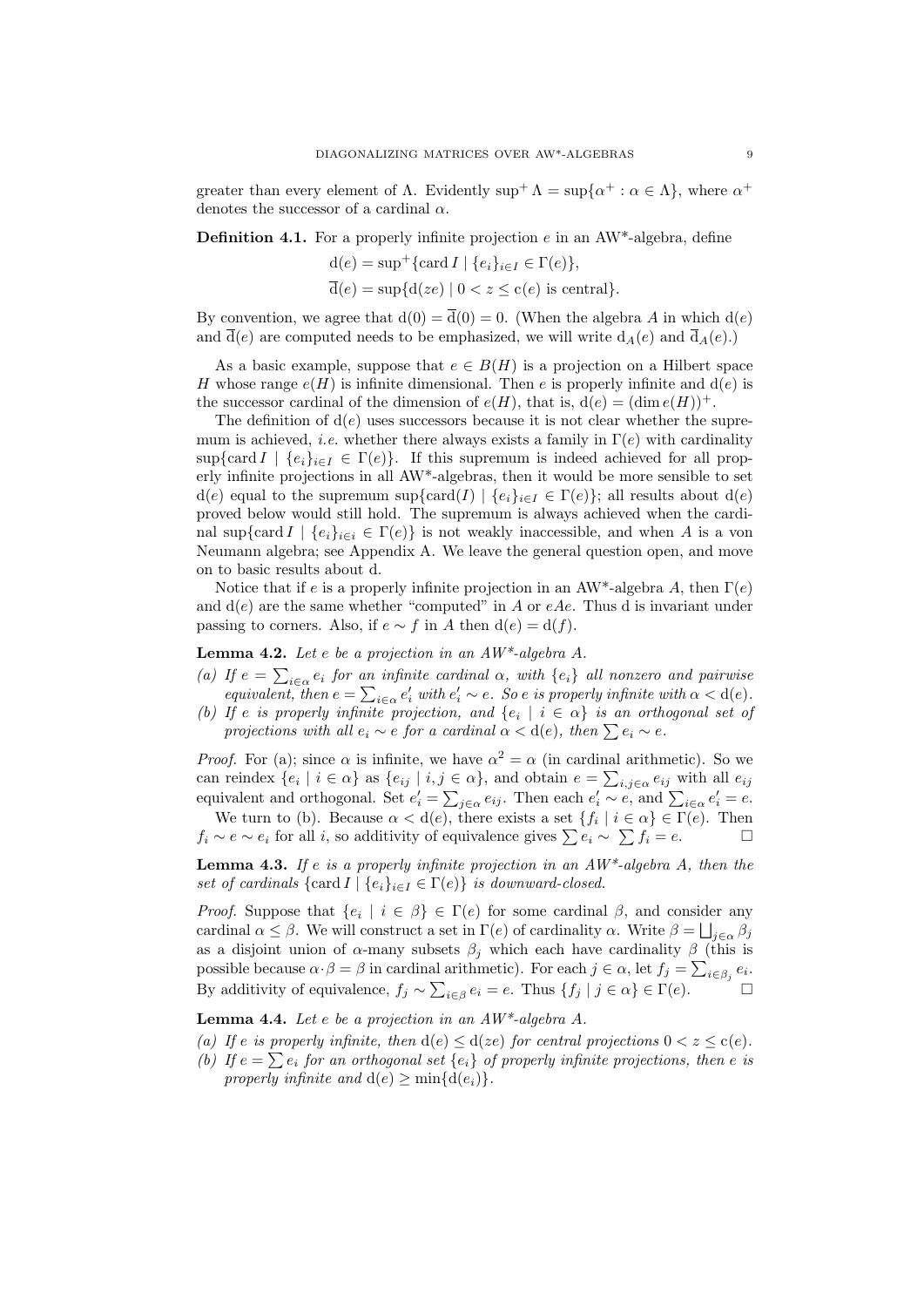- (c) If e is properly infinite and  $c(e) = \sum z_i$  for nonzero central projections  $z_i$ , then  $d(e) = \min\{d(z_i e)\}.$
- (d) If e is properly infinite, then  $\overline{d}(ze) \leq \overline{d}(e)$  for any nonzero central projection z.

*Proof.* Part (a) follows from the observation that if  ${e_i} \in \Gamma(e)$ , then  ${ze_i} \in \Gamma(ze)$ for any nonzero central projection  $z \leq c(e)$ .

For (b), fix an infinite cardinal  $\alpha < \min\{d(e_i)\}\$ ; then for each i there exists  $\{e_{ij} \mid j \in \alpha\} \in \Gamma(e_i)$ . For each  $j \in \alpha$ , define  $e_j = \sum_i e_{ij}$ . By additivity of equivalence,  $e_j \sim \sum_i e_i = e$  for all j. Because  $\sum e_j = e$ , we find that e is properly infinite with  $\{e_j \mid j \in \alpha\} \in \Gamma(e)$  and thus  $\alpha < d(e)$ . This demonstrates that  $d(e) > min{d(e_i)}$ .

Part (c) follows from (a) and (b). Part (d) follows by verifying the equations

$$
\overline{d}(e) = \sup\{d(ye) \mid 0 < y \le c(e) \text{ is central}\},\
$$
\n
$$
\overline{d}(ze) = \sup\{d(ye) \mid 0 < y \le c(ze) = zc(e) \text{ is central}\},
$$

and noticing that the latter set over which the sup is quantified is a subset of the former.

Theorem 4.6 below partly justifies the intuition that  $d(e)$  measures a "dimension" of e. If  $e \leq f$  are properly infinite projections, then one might expect to have  $d(e) \leq d(f)$ ; this is true under the additional hypothesis that e and f have the same central cover. The proof requires transfinite repetition of the following construction.

**Lemma 4.5.** Let  $p \leq q$  be projections in an  $AW^*$ -algebra A, and suppose that p is properly infinite. There exist projections  $p' \in A$  and central  $z \leq c(p)$  satisfying:

- $zp \sim zq$ ;
- $(c(p) z)p \sim p' \leq (c(p) z)(q p)$  (in particular,  $pp' = 0$  and  $p' \leq q$ );
- $c(p') = c(p) z$ .

*Proof.* We may pass to the summand  $c(p)A$  and assume that  $c(p) = 1$ . By generalized comparability, there exists a central projection z such that  $z(q - p) \preceq zp$  and  $(1-z)p \preceq (1-z)(q-p)$ . Because p is properly infinite, we may write  $p = p_1 + p_2$ for some projections  $p_1 \sim p_2 \sim p$ . Then  $z(q - p) \precsim zp \sim zp_1$  and  $zp \sim zp_2$ . It follows that

$$
zp \le zq = z(q - p) + zp \precsim zp_1 + zp_2 = zp,
$$

whence  $zp \sim zq$ . Because  $(1 - z)p \precsim (1 - z)(q - p)$ , there exists a projection  $p' \leq (1-z)(q-p) \leq q-p$  such that  $(1-z)p \sim p'$ . Also,  $p' \sim (1-z)p$  means that  $c(p') = c((1-z)p) = (1-z)c(p) = c(p) - z.$ 

The proof below will regard the cardinal  $d(e)$  as an initial ordinal: the smallest ordinal in its cardinality class.

**Theorem 4.6.** Let e and f be properly infinite projections in an  $AW^*$ -algebra A. If  $c(e) = c(f)$  and  $e \preceq f$ , then  $d(e) \leq d(f)$ .

*Proof.* Passing to the summand  $c(e)A$  and replacing e with an equivalent projection  $e' \leq f$ , we may assume that  $c(e) = 1 = c(f)$  and  $e \leq f$ . We will build projections  $z_{\alpha}$  and  $e_{\alpha}$  for ordinals  $\alpha$  with the following properties:

(a)  $\{z_{\alpha}\}\$ are central and orthogonal (and possibly zero);

(b)  $c(e_{\alpha}) = 1 - \sum_{\beta \leq \alpha} z_{\beta}$  (so if  $e_{\alpha} = 0$  then  $1 = \sum_{\beta \leq \alpha} z_{\beta}$ );

(c)  $\{e_{\alpha}\}\$ are orthogonal projections below f;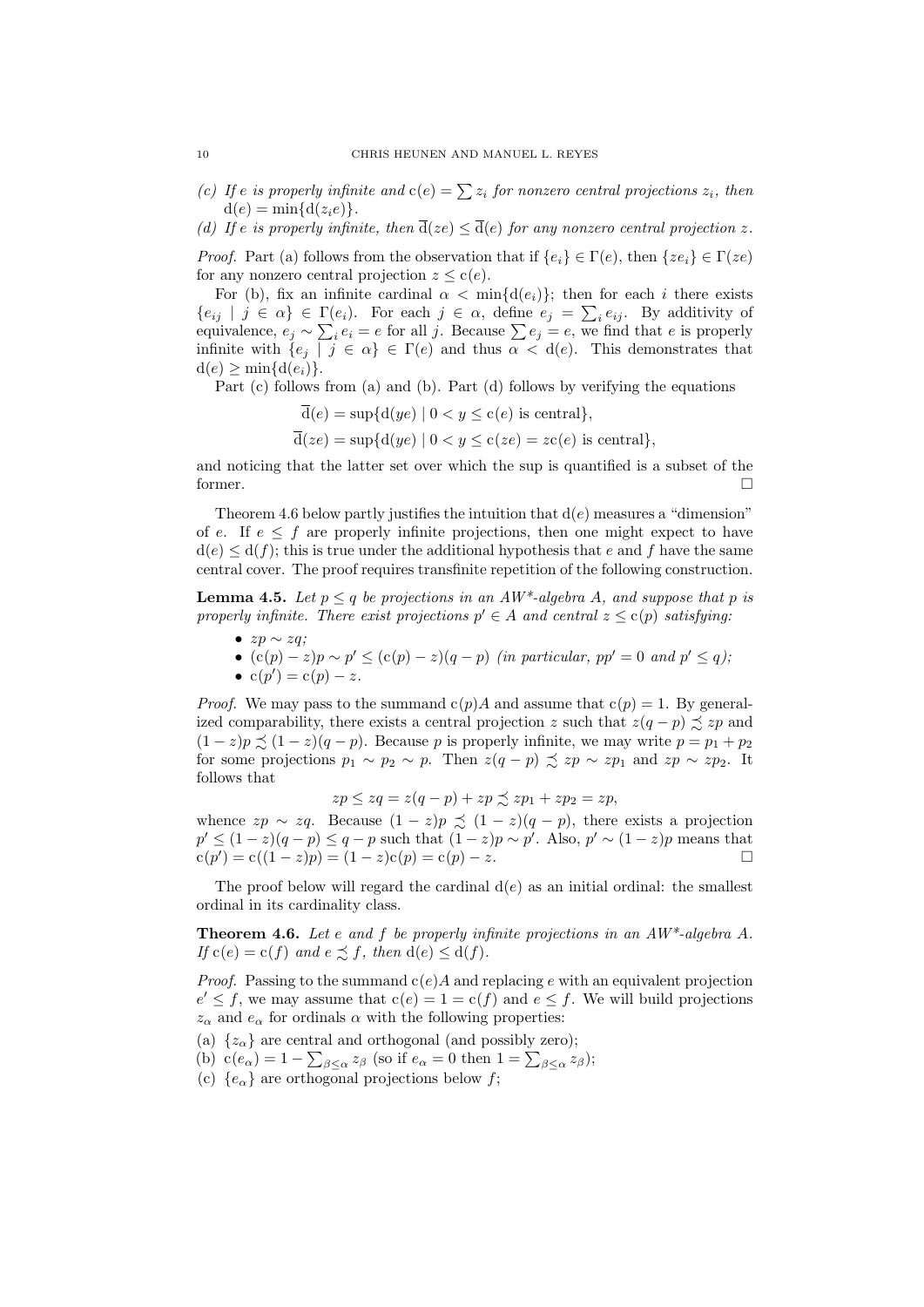(d) if  $z_\alpha > 0$  then  $d(z_\alpha f) \geq d(e)$ ;

(e) if  $e_{\alpha} > 0$  then it is properly infinite and  $d(e_{\alpha}) \geq d(e)$ ;

such that the process terminates exactly when  $\sum z_\alpha = 1$ . Notice that if  $\sum e_\alpha = f$ , then we must have  $e_{\alpha+1} = 0$ , so that the process terminates then by condition (b).

For  $\alpha = 0$ , set  $z_0 = 0$  and  $e_0 = e$ . Now, suppose that  $z_\beta$  and  $e_\beta$  have already been constructed for all  $\beta < \alpha$ , and that  $\sum_{\alpha < \beta} z_{\beta} < 1$ . Notice by (b) that the  $c(e_{\beta})$  form a decreasing chain and that

$$
y := \bigwedge_{\beta < \alpha} c(e_{\beta}) = 1 - \sum_{\beta < \alpha} z_{\beta}.
$$

We are assuming that this central projection y is nonzero. For each  $\beta$ , condition (e) and  $0 < y \leq c(e_{\beta})$  imply that  $ye_{\beta}$  is properly infinite with  $d(ye_{\beta}) \geq d(e_{\beta}) \geq d(e)$ . Set

$$
p = y \sum_{\beta < \alpha} e_{\beta} = \sum_{\beta < \alpha} y e_{\beta}.
$$

By Lemma 4.4(b), p is properly infinite and  $d(p) \ge \min\{d(ye_\beta) | \beta < \alpha\} \ge d(e)$ . Furthermore,  $y \le c(e_\beta)$  for  $\beta < \alpha$  by construction, so that  $c(p) = \bigvee c(ye_\beta) = y$ . Applying Lemma 4.5 to p and  $q = f$  now gives projections  $z_{\alpha} = z$  and  $e_{\alpha} = p'$  with the following properties.

- (a) By construction,  $z_{\alpha}$  is central with  $z_{\alpha} \le c(p) = 1 \sum_{\beta < \alpha} z_{\beta}$ . Therefore  $z_{\alpha} \perp z_{\beta}$ for all  $\beta < \alpha$ , and  $\{z_{\beta} | \beta \leq \alpha\}$  is orthogonal.
- (b) We have  $c(e_{\alpha}) = c(p) z_{\alpha} = (1 \sum_{\beta < \alpha} z_{\beta}) z_{\alpha} = 1 \sum_{\beta \leq \alpha} z_{\beta}$ .
- (c) Directly from Lemma 4.5 we have  $e_{\alpha} \leq f p$ . So  $e_{\alpha} \leq f$  and  $e_{\alpha} \perp p$ , which implies  $e_{\alpha} \perp ye_{\beta}$  for all  $\beta < \alpha$ . Because  $c(e_{\alpha}) \leq c(p) = y$ , this means that  $e_{\alpha} \perp e_{\beta}$  for all  $\beta < \alpha$ . Hence  $\{e_{\beta} \mid \beta \leq \alpha\}$  is orthogonal.
- (d) Next,  $z_\alpha$  is chosen so that  $z_\alpha p \sim z_\alpha f$ . Combined with  $z_\alpha \leq c(p)$ , we see that if  $z_{\alpha} \neq 0$  then  $z_{\alpha} f \sim z_{\alpha} p$  is properly infinite and  $d(z_{\alpha} f) = d(z_{\alpha} p) \geq d(p) \geq d(e)$ .
- (e) Finally, assume  $e_{\alpha} > 0$ . The construction of  $e_{\alpha}$  guarantees that  $e_{\alpha} \sim c(e_{\alpha})p$ . Since  $0 < c(e_{\alpha}) \leq c(p)$ , this means that  $e_{\alpha}$  is properly infinite and we have  $d(e_{\alpha}) = d(c(e_{\alpha})p) \geq d(p) \geq d(e).$

Transfinite induction now gives us the desired projections  $\{z_{\alpha}\}, \{e_{\alpha}\}.$ 

If there is a step  $\alpha$  in the construction above for which  $\sum_{\beta \leq \alpha} z_{\beta} = 1$ , then by condition (d) we have that  $f = \sum z_{\beta} f$  is a sum of properly infinite projections with  $d(z_{\beta}f) \geq d(e)$  (ignoring those  $z_{\beta}$  which are zero). In this case, we conclude from Lemma 4.4(b) that  $d(f) \geq d(e)$ .

Finally, suppose that  $\sum_{\beta \leq \alpha} z_{\beta} < 1$  at every step  $\alpha$ . Then condition (b) guarantees that each  $e_{\alpha}$  is nonzero. So the projections  $\sum_{\beta \leq \alpha} e_{\beta}$  form a strictly increasing sequence below  $f$ . This chain cannot increase without bound (for instance, it is bounded by card(Proj $(fAf))^+$ ), so there exists  $\alpha$  such that  $\sum_{\beta \leq \alpha} e_{\beta} = f$ . From condition (e) and Lemma 4.4(b) we once again conclude that  $d(f) \geq d(e)$ .

As an easy consequence, we see that  $\overline{d}$  behaves in the same way.

## 5. Equidimensional projections

The hypothesis in Theorem 4.6 that the projections e and f satisfy  $c(e) = c(f)$ cannot be removed. For instance, let  $H$  and  $K$  be infinite dimensional Hilbert spaces with  $\dim(H) < \dim(K)$  and consider the AW<sup>\*</sup>-algebra  $A = B(H) \oplus B(K)$ . One can readily compute that  $d((1_H, 1_K)) = dim(H)^+$  and  $d((0, 1_K)) = dim(K)^+$ . Thus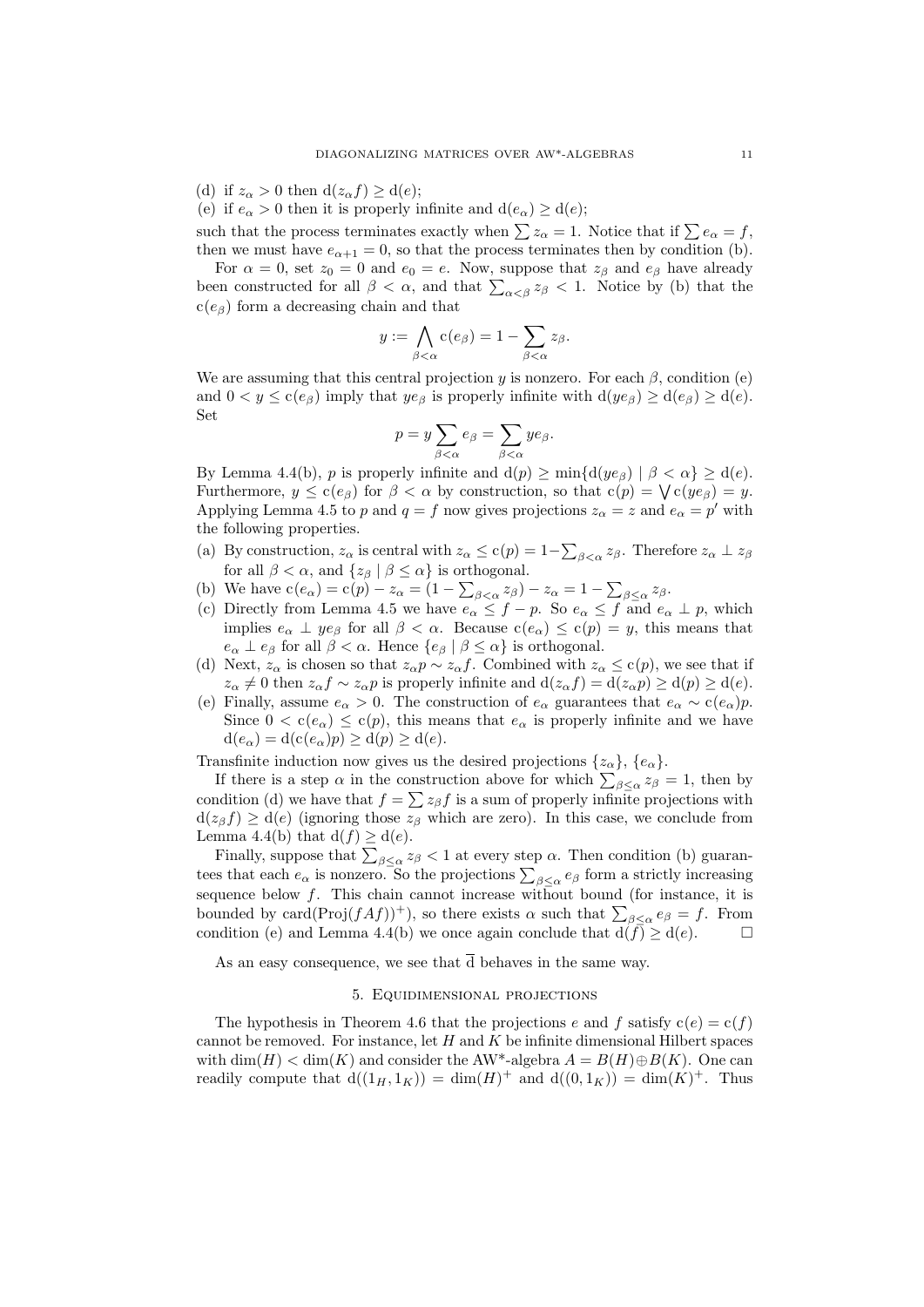$(0, 1) < (1, 1)$  but  $d((0, 1)) > d((1, 1))$ . The issue is that images of the projection  $(1, 1)$  in the two central summands  $(1, 0)A$  and  $(0, 1)A$  have different dimensions.

It will prove fruitful to focus on so-called equidimensional projections: those projections for which the above pathology does not occur. We will show that such projections are equivalent precisely when they have the same central cover and dimension. Moreover, we will prove that any properly infinite projection is a sum of equidimensional ones.

**Definition 5.1.** A properly infinite projection  $e$  in an AW<sup>\*</sup>-algebra A will be called equidimensional if  $d(ze) = d(e)$  for every nonzero central projection  $z \leq c(e)$ . The  $AW^*$ -algebra A is called *equidimensional* when  $1_A$  is equidimensional. We say that e is  $\alpha$ -equidimensional for a cardinal  $\alpha$  if e is equidimensional with  $d(e) = \alpha$ . By convention, we will also agree that  $0 \in A$  is a 0-equidimensional projection.

It is straightforward to see that a properly infinite projection  $e$  in an AW<sup>\*</sup>algebra A is equidimensional if and only if there exists an infinite cardinal  $\alpha$  such that, for every central projection  $z \in A$ , either  $ze = 0$  or  $d(ze) = \alpha$ .

**Lemma 5.2.** Let e be a properly infinite projection in an  $AW^*$ -algebra A.

(a) eAe is equidimensional if and only if  $e$  is equidimensional.

(b) If e is equidimensional and  $e \sim f$ , then f is equidimensional.

Hence eAe is equidimensional when A is equidimensional and  $e \sim 1$ .

*Proof.* For (a), let e be equidimensional and let z central in eAe. Then  $z = he$  for some central projection  $h$  of  $A$  by Lemma 2.2. Since  $e$  is equidimensional in  $A$ ,

$$
d_{eAe}(z) = d_{eAe}(he) = d_A(he) = d_A(e) = d_{eAe}(e).
$$

Conversely, assume that  $eAe$  is equidimensional, and let  $h \in A$  be a central projection. Then he is central in  $eAe$ , so

$$
\mathrm{d}_A(he) = \mathrm{d}_{eAe}(he) = \mathrm{d}_{eAe}(e) = \mathrm{d}_A(e).
$$

For (b), notice that whenever  $z \in A$  is a central projection,  $ze \sim zf$  and thus  $d(ze) = d(zf)$ . The statement clearly follows.

The following theorem establishes another desired property of a "dimension" measure. If the dimension of a projection  $e$  is strictly less than the dimension of a projection f, intuition developed in  $B(H)$  might lead one to expect that  $e \prec f$ . The example  $A = B(H) \oplus B(K)$  with  $\dim(H) < \dim(K)$  infinite again shows that this cannot hold in full generality: fixing any orthogonal projection of K onto a subspace of dimension dim(H), we have  $(1, p) < (1, 1)$  and even  $c((1, p)) = c((1, 1)),$ but  $d((1, p)) = d((1, 1))$ . As mentioned above, the key assumption that both e and  $f$  be equidimensional makes the intuitive idea true. The proof below basically uses the same transfinite construction as the proof of Theorem 4.6, but with different termination conditions. For the sake of readability, we write it out in full.

Theorem 5.3. Let e and f be properly infinite, equidimensional projections in an  $AW^*$ -algebra. If  $c(e) = c(f)$  and  $e \prec f$ , then  $d(e) < d(f)$ .

*Proof.* Passing to the summand  $c(e)A$  and replacing e with an equivalent projection below f, we may assume that  $c(e) = 1 = c(f)$ ,  $e \leq f$ , and  $e \not\sim f$ . We will build projections  $z_{\alpha}$  and  $e_{\alpha}$  for ordinals  $\alpha < d(e)$  (regarding  $d(e)$  as an initial ordinal) with the following properties: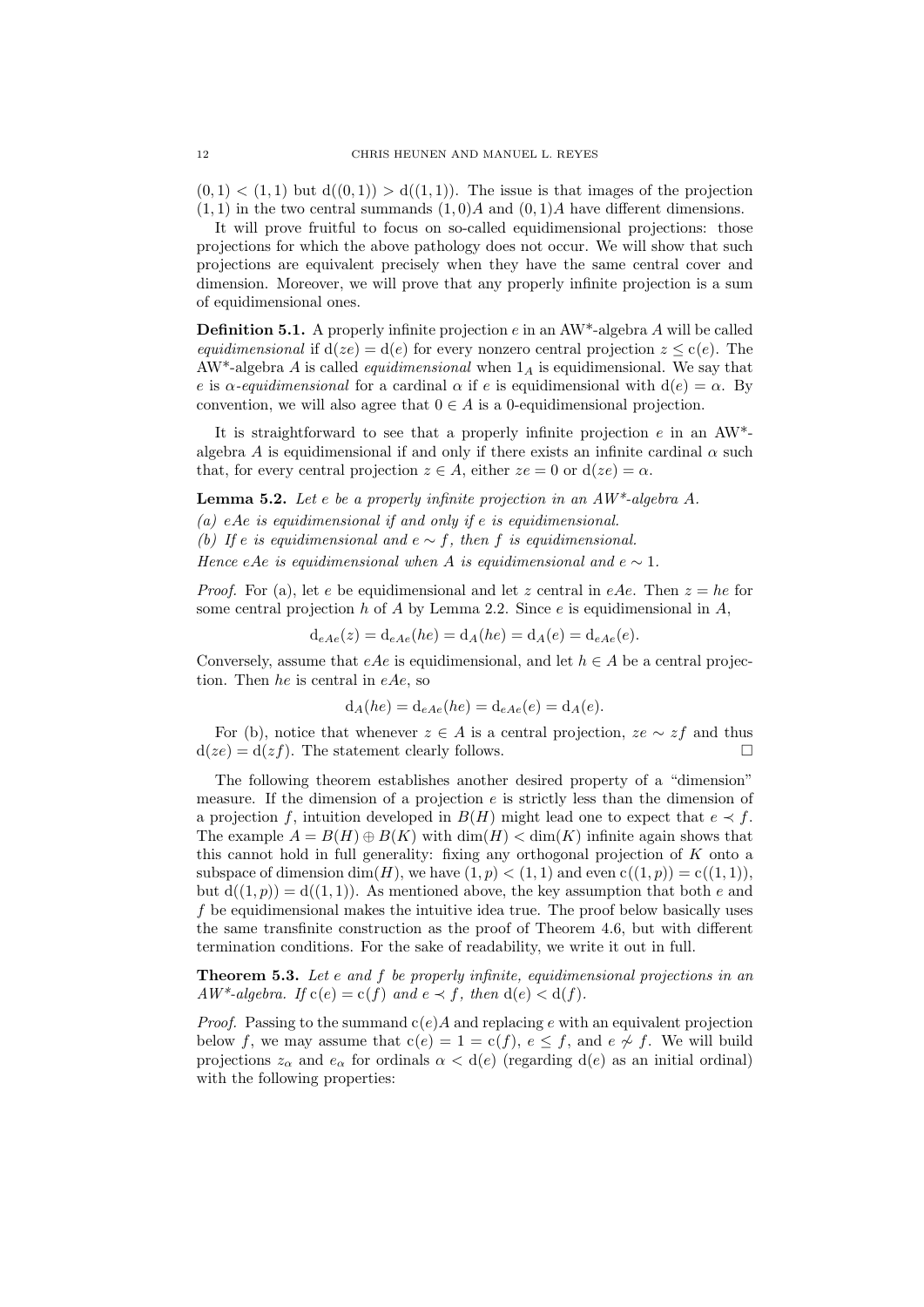- (a)  $\{z_{\alpha}\}\$ are central and orthogonal (and possibly zero);
- (b)  $c(e_{\alpha}) = 1 \sum_{\beta \leq \alpha} z_{\beta};$
- (c)  ${e_{\alpha}}$  are orthogonal projections below f;
- (d)  $e_{\alpha} \sim c(e_{\alpha})e;$
- (e)  $z_{\alpha}e \sim z_{\alpha}f$ .

For  $\alpha = 0$ , set  $z_0 = 0$  and  $e_0 = e$ . Now, suppose that  $z_\beta$  and  $e_\beta$  have already been constructed for all  $\beta < \alpha$ . Notice by (b) that the c(e<sub>β</sub>) form a decreasing sequence and that

$$
y := \bigwedge_{\beta < \alpha} \mathbf{c}(e_{\beta}) = 1 - \sum_{\beta < \alpha} z_{\beta}.
$$

Condition (e) and  $e \nightharpoondown f$  guarantee that this central projection y is nonzero. For each β, condition (d) together with  $y \leq c(e_\beta)$  give  $ye_\beta \sim ye$ ; notice  $ye \neq 0$  because  $c(e) = 1$ . Set

$$
p = y \sum_{\beta < \alpha} e_{\beta} = \sum_{\beta < \alpha} y e_{\beta}.
$$

Because card  $\alpha < d(e)$  (as  $\alpha$  is strictly below the initial ordinal  $d(e)$ ), Lemma 4.2(b) implies that  $p \sim ye$ . So p is properly infinite and  $c(p) = c(ye) = y = 1 - \sum_{\beta < \alpha} z_{\beta}$ . Applying Lemma 4.5 to p and  $q = f$  now gives projections  $z_{\alpha} = z$  and  $e_{\alpha} = p'$  with the following properties.

- $(a)$ –(c) These follow just as conditions  $(a)$ –(c) in the proof of Theorem 4.6.
	- (d) Next, the construction of  $e_{\alpha}$  along with  $c(e_{\alpha}) \leq c(p) = y$  and  $p \sim ye$  shows that  $e_{\alpha} \sim c(e_{\alpha})p \sim c(e_{\alpha})e$ .
	- (e) Finally,  $z_{\alpha}$  is chosen so that  $z_{\alpha}p \sim z_{\alpha}f$ . Combined with  $z_{\alpha} \leq y = c(p)$  and  $p \sim ye$ , we have  $z_{\alpha} f \sim z_{\alpha} p \sim z_{\alpha} e$ .

Transfinite induction now gives us the desired projections  $z_{\alpha}, e_{\alpha}$  for  $\alpha < d(e)$ .

Set  $z = \sum_{\alpha < d(e)} z_{\alpha}$ , so that  $zf \sim ze$  by (e) and  $1 - z = \bigwedge_{\alpha < d(e)} c(e_{\alpha})$  by (b). Since  $e \nsim f$ , we must have  $1-z > 0$ . Also (d) implies that  $(1-z)e_{\alpha} \sim (1-z)e > 0$ for all  $\alpha < d(e)$ . Furthermore, as each  $c((1-z)e_{\alpha}) = (1-z) = c((1-z)f)$ , we have  $c(\sum (1 - z)e_{\alpha}) = 1 - z = c((1 - z)f)$ . Therefore

$$
d(e) < d\left(\sum_{\alpha < d(e)} (1 - z)e_{\alpha}\right)
$$
 (by Lemma 4.2(a))  
\n
$$
\leq d((1 - z)f)
$$
 (by Theorem 4.6)  
\n
$$
= d(f),
$$
 (f is equidimensional)

as desired.  $\Box$ 

Corollary 5.4. Let e and f be properly infinite, equidimensional projections in an  $AW^*$ -algebra. Then  $e \precsim f$  if and only if  $c(e) \leq c(f)$  and  $d(e) \leq d(f)$ . Therefore  $e \sim f$  if and only if  $c(e) = c(f)$  and  $d(e) = d(f)$ .

*Proof.* If  $c(e) \leq c(f)$  then  $c(e)f$  is equidimensional and  $d(c(e)f) = d(f)$ . Replacing f by  $c(e)f$ , we may assume  $c(e) = c(f)$  and prove that  $e \precsim f$  if and only if  $d(e) \leq d(f)$ .

One direction is just Theorem 4.6. For the other, suppose that  $d(e) \leq d(f)$ . The comparison theorem gives us a central projection z satisfying  $ze \precsim zf$ , and  $(1-z)e \succ (1-z)f$ , and  $1-z \leq c(e) = c(f)$ . If  $z < 1$ , then  $(1-z)e$  and  $(1-z)f$ are nonzero and properly infinite, so by equidimensionality and Theorem 5.3 we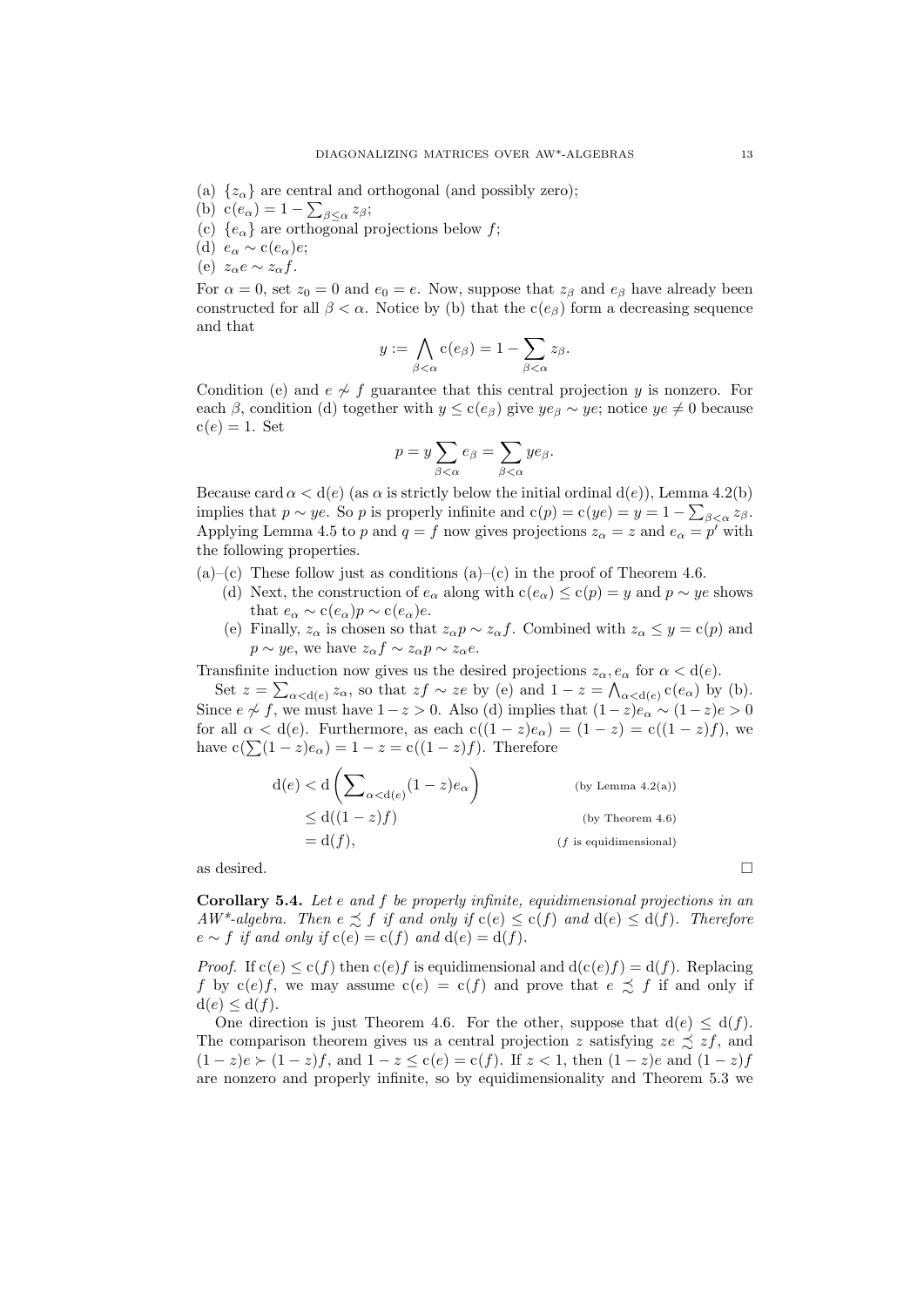have  $d(e) = d((1 - z)e) > d((1 - z)f) = d(f)$ , which contradicts the assumption  $d(e) \leq d(f)$ . Thus  $z = 1$  and  $e \precsim f$ .

In order to make use of Corollary 5.4 in an arbitrary AW\*-algebra, there must be a rich supply of equidimensional projections. This will be demonstrated in Theorem 5.6, after the following preparatory lemma.

**Lemma 5.5.** Let  $e$  be a properly infinite projection in an  $AW^*$ -algebra. Then: (a) e is equidimensional if  $\overline{d}(ze) = \overline{d}(e)$  for all central projections  $0 < z \leq c(e)$ ; (b) there exists a nonzero central projection  $z \leq c(e)$  making ze equidimensional.

*Proof.* To prove (a), suppose towards a contradiction that  $e$  is not equidimensional. Then  $d(e) < d(z_0e)$  for some nonzero central  $z_0 \leq c(e)$  by Lemma 4.4(a). Zorn's lemma allows us to extend  $\{z_0\}$  to a maximal set  $\{z_i\}$  of orthogonal nonzero projections such that  $d(e) < d(z_i e)$ . Because  $d(e) < \min\{d(z_i e)\}\text{, it follows from }$ Lemma 4.4(c) that  $z = c(e) - \sum z_i$  is nonzero. Applying that same lemma to the set of projections  $\{z_i\} \cup \{z\}$  with sum  $c(e)$ , we must have  $d(e) = d(ze)$ . Using the hypothesis,

$$
\overline{\mathrm{d}}(ze) = \overline{\mathrm{d}}(e) = \overline{\mathrm{d}}(z_0e).
$$

Since  $d(e) < d(z_0 e) \le \overline{d}(z_0 e) = \overline{d}(ze)$ , by definition of  $\overline{d}(ze)$  there is a nonzero central projection  $y \le c(ze) = z$  such that  $d(ye) = d(yze) > d(e)$ . But this contradicts the maximality of  $\{z_i\}$ . We conclude that e must be equidimensional.

As for (b): by well-ordering, there is a nonzero central projection  $z \leq c(e)$ minimizing  $\bar{d}(ze)$ . Let  $y \leq c(ze) = z$  be a nonzero central projection. Then it follows from Lemma 4.4(d) that  $\bar{d}(ye) \leq \bar{d}(ze)$ . Therefore  $\bar{d}(ye) = \bar{d}(ze)$  by minimality of  $\overline{d}(ze)$ . Hence ze is equidimensional by (a).

**Theorem 5.6.** Let e be a properly infinite projection in an  $AW^*$ -algebra A.

(a) Each infinite cardinal  $\alpha \leq \overline{d}(e)$  allows a largest central projection  $z_{\alpha} \leq c(e)$  such that  $z_{\alpha}e$  is  $\alpha$ -equidimensional. These projections are orthogonal for distinct  $\alpha$ . (b) Letting  $\alpha$  range as above, we have  $c(e) = \sum z_\alpha$ .

Thus  $e = \sum z_\alpha e$  is a sum of equidimensional projections.

*Proof.* Fix  $\alpha$  as in part (a). Zorn's lemma produces a maximal orthogonal family  ${z_i}$  of nonzero central projections  $z_i \leq c(e)$  where each  $z_i e$  is  $\alpha$ -equidimensional. Set  $z_{\alpha} = \sum z_i$ . It is straightforward to verify that  $z_{\alpha}e = \sum z_i e$  is  $\alpha$ -equidimensional using Lemma 4.4(c). Furthermore, if  $z \leq c(e)$  is central and  $ze$  is  $\alpha$ -equidimensional, then the projection  $z(c(e) - z_\alpha)$  is central and orthogonal to all  $\{z_i\}$ . If it is nonzero then  $z(c(e) - z_\alpha)e$  is  $\alpha$ -equidimensional. Maximality of  $\{z_i\}$  thus requires  $z(c(e) - z_\alpha) = 0$ , or  $z \le z_\alpha$ . For cardinals  $\alpha$  and  $\beta$ , if  $z_\alpha z_\beta$  is nonzero then  $\alpha = d(z_{\alpha}z_{\beta}e) = \beta$ . Thus  $\alpha \neq \beta$  implies  $z_{\alpha}z_{\beta} = 0$ .

For (b), assume for contradiction that  $y = c(e) - \sum z_\alpha > 0$ . Then  $0 < ye \le e$ with  $c(ye) = y$ . Lemma 5.5(b) provides a nonzero projection  $z \leq y$  such that ze is equidimensional, say with  $d(ze) = \beta$ . But then  $z \leq z_\beta \leq \sum z_\alpha$ , contradicting that  $0 < z \leq y = c(e) - \sum z_{\alpha}$ . So we must have  $c(e) = \sum z_{\alpha}$ .

We conclude this section by bringing our treatment more in line with the notions of dimension in the literature [6, 16, 7]. Such notions are traditionally defined in terms of  $Spec(Z(A))$ , the Gelfand spectrum of the centre of an AW\*-algebra A, rather than using central projections. We write  $\varphi$  for the canonical \*-isomorphism from  $Z(A)$  to the algebra of continuous complex-valued functions on  $Spec(Z(A)).$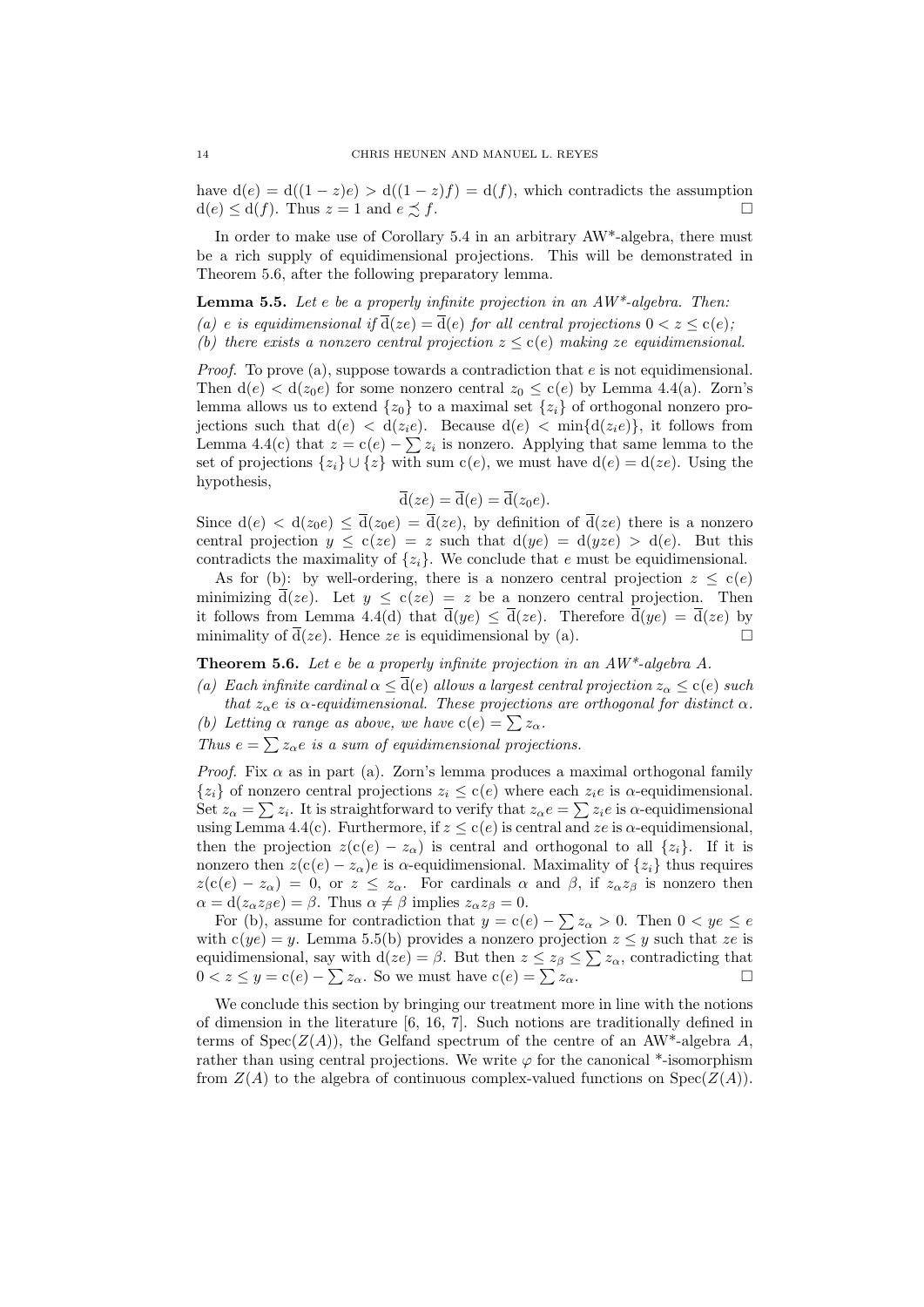Given a properly infinite projection  $e \in A$ , we define a function  $D_e$  from  $Spec(Z(A))$ to the cardinals as follows. Let  $\{z_\alpha\}$  be the family provided by the previous theorem, with the addition of  $z_0 = 1 - c(e)$ ; then supp $(\varphi(z_\alpha))$  are disjoint clopens that cover  $Spec(Z(A))$  since  $1 = \sum z_\alpha$ . Therefore the function from  $\bigcup_\alpha supp(\varphi(z_\alpha))$  to the cardinals, mapping supp $(\varphi(z_\alpha))$  to  $\alpha$ , is continuous when we put the order-topology on the cardinals [3, Section X.9]. Because  $\sum z_\alpha = c(e)$ , this function is defined on a dense subset, and hence extends to a continuous function  $D_e$  from all of  $Spec(Z(A))$ to the cardinals [16, Lemma 5]. It follows from the previous theorem that

 $D_e(t) = d(ze)$  for  $t \in \text{supp}(\varphi(z))$ 

if ze is equidimensional. Write  $D_e \leq D_f$  to mean that  $D_e(t) \leq D_f(t)$  for all t. We show that properly infinite projections  $e, f \in A$  are comparable if and only if the functions  $D_e$  and  $D_f$  are. Using the methods developed above, we reduce the problem to a test of the dimension of equidimensional summands.

**Proposition 5.7.** For properly infinite projections e and f in an  $AW^*$ -algebra A,  $e \preceq f$  if and only if  $D_e \leq D_f$ .

*Proof.* First, we claim that  $D_e \leq D_f$  if and only if this holds on a dense subset. An inequality  $\alpha \leq \beta$  of cardinals holds precisely when the equality  $\beta = \max{\alpha, \beta} = \alpha\beta$ holds. Recall that a net  $\{\beta_i\}$  converges to  $\beta$  in the order topology when there are a net  $\{\alpha_i\}$  increasing to  $\beta$  and a net  $\{\gamma_i\}$  decreasing to  $\beta$  such that  $\alpha_i \leq \beta_i \leq \gamma_i$ . It clearly makes cardinal multiplication continuous, and the claim follows.

Let  $1 = \sum x_{\alpha} = \sum y_{\beta}$  be central decompositions as in the above discussion, so that  $x_\alpha e$  is  $\alpha$ -equidimensional and  $y_\beta f$  is  $\beta$ -equidimensional. Since  $1 = \sum x_\alpha y_\beta$  as well,  $e \precsim f$  if and only if  $x_{\alpha}y_{\beta}e \precsim x_{\alpha}y_{\beta}f$  for all  $\alpha$  and  $\beta$ . Furthermore, the subsets  $K_{\alpha} = \text{supp}(\varphi(x_{\alpha}))$  and  $L_{\beta} = \text{supp}(\varphi(y_{\beta}))$  are (cl)open in  $X = \text{Spec}(Z(A))$ , and  $\bigcup K_\alpha, \bigcup L_\beta$  are open and dense in X, so  $\bigcup (K_\alpha \cap L_\beta) = (\bigcup K_\alpha) \cap (\bigcup L_\beta)$  is again dense in X.

Thus it suffices to show that  $x_{\alpha}y_{\beta}e \precsim x_{\alpha}y_{\beta}f$  if and only if  $D_e(t) \le D_f(t)$  for all  $t \in K_\alpha \cap L_\beta$ . Notice that  $K_\alpha \cap L_\beta = \text{supp}(\varphi(x_\alpha y_\beta))$ . We may restrict to the case where  $x_{\alpha}y_{\beta} > 0$ , whence  $K_{\alpha} \cap L_{\beta} \neq \emptyset$ . In this case,  $x_{\alpha}e$  is  $\alpha$ -equidimensional and  $y_\beta f$  is  $\beta$ -equidimensional. Furthermore, if  $t \in K_\alpha \cap L_\beta$ , then  $D_e(t) = d(x_\alpha y_\beta e) = \alpha$ and  $D_f(t) = d(x_\alpha y_\beta f) = \beta$ . So by Corollary 5.4,  $x_\alpha y_\beta e \precsim x_\alpha y_\beta f$  if and only if  $\alpha \leq \beta$ , if and only if  $D_e(t) \leq D_f(t)$  for all  $t \in K_\alpha \cap L_\beta$ .

Using the known dimension theory of finite projections in  $AW^*$ -algebras [2, Chapter 6] and Lemma 2.6(b), the definition of  $D_e$  can be extended to arbitrary projections e, still satisfying the property of the previous corollary, as in [16, 7].

## 6. Relative comparison for AW\*-algebras of infinite type

Using the results about equidimensional projections, this section carries out the relative comparison theory for a maximal abelian subalgebra  $C$  of a properly infinite AW\*-algebra A, as Section 3 did for finite algebras. Once again, whenever we mention without specification concepts such as ∼, d, finite, infinite, abelian, equidimensional, or central cover, we mean the corresponding concepts in A (and not in C). The results below are inspired by Kadison's [10], but are suitably adapted for algebras that need not be countably decomposable. Throughout this section, we will freely and repeatedly apply Lemmas  $2.1(c)$  and  $2.6$ .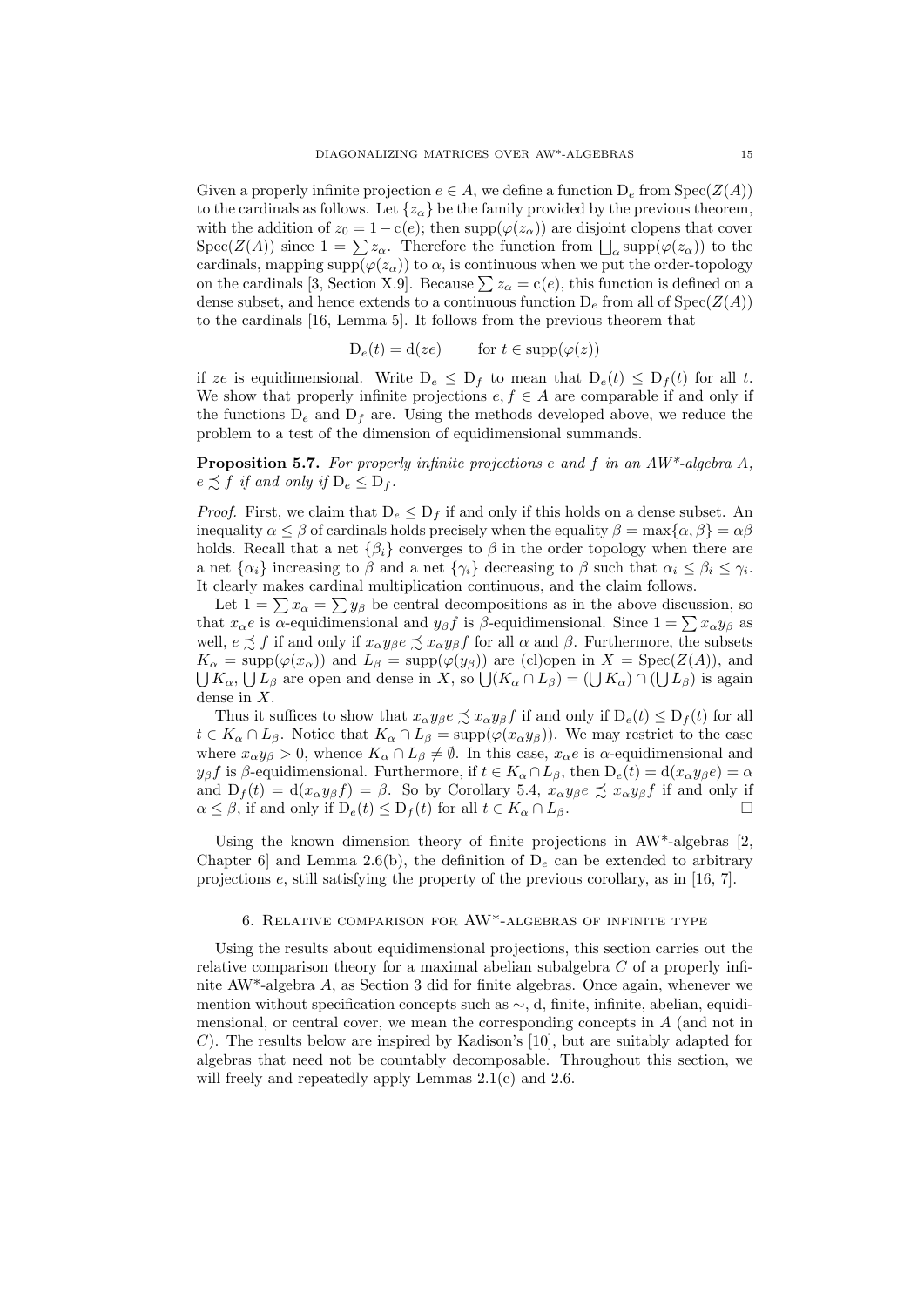We start by considering types  $II_{\infty}$  and III. The key application of the dimension theory developed in the previous two sections occurs in the proof of the following.

**Proposition 6.1.** Let A be an  $AW^*$ -algebra with a maximal abelian subalgebra C all of whose nonzero projections are properly infinite.

(a) If A is nonzero, there are projections  $0 < e \leq p$  in C satisfying  $e \sim p \sim p - e$ . (b) There is a projection e in C with  $e \sim 1 \sim 1 - e$ .

*Proof.* For (a), choose a nonzero  $p \in Proj(C)$  such that  $\overline{d}_A(p) \leq \overline{d}_A(f)$  for all  $f \in \text{Proj}(C)$ ; this can be done by well-ordering. Because d is invariant under passing to corners,  $\bar{d}_{pAp}(p)$  is also minimal, allowing us to drop the subscript. It follows from minimality of  $\bar{d}(p)$  and Lemma 4.4(d) that  $\bar{d}(p) = \bar{d}(zp)$  for all nonzero central projections  $z \leq c(p)$ . Hence Lemma 5.5(a) guarantees that p is equidimensional. Next, Lemma 2.4 provides a projection e in pC with  $c_{pAp}(e) = p = c_{pAp}(p - e)$ . In particular, e, p, and  $p - e$  have the same central cover in pAp, and hence by Lemma 2.2 also in A. If  $z \leq c_{pAp}(e)$  is a nonzero projection in  $Z(pAp) = pZ(A)$ , then

$$
\overline{\mathrm{d}}(ze) \leq \overline{\mathrm{d}}(e) \leq \overline{\mathrm{d}}(p) \leq \overline{\mathrm{d}}(ze)
$$

by, respectively, Lemma 4.4(d), Theorem 4.6, and minimality of  $\bar{d}(p)$ . The same inequalities with e replaced by  $p - e$  hold, so  $\overline{d}(e) = \overline{d}(p) = \overline{d}(p - e)$ , and e and  $p - e$  are equidimensional. Thus  $d(e) = d(p) = d(p - e)$ . Now e, p, and  $p - e$  are equivalent by Corollary 5.4.

Proceeding to (b), Zorn's lemma produces a maximal set  $\{p_i\}$  of orthogonal nonzero projections in C such that there exist projections  ${e_i} \subseteq C$  with  $e_i \leq p_i$ and  $e_i \sim p_i \sim p_i - e_i$  for all i. Assume, towards a contradiction, that  $\sum p_i \neq 1$ ; then  $s = 1 - \sum p_i \in C$  is nonzero. By assumption, s is properly infinite. Projections in  $sCs$  are properly infinite in  $sAs$  by Lemma 2.6. So part (a) applies to  $sAs$  and its maximal abelian subalgebra sC, giving nonzero projections  $e \leq p$  in sC with  $e \sim p \sim p - e$ . Thus we may enlarge  $\{p_i\}$  with p, contradicting maximality.

Hence  $\sum p_i = 1$ . Define  $e = \sum e_i$ , so that  $1 - e = \sum (p_i - e_i)$ . Then  $e \in C$ , and additivity of equivalence provides  $e \sim 1 - e \sim \sum p_i = 1$  as desired. □

**Lemma 6.2.** If C is a maximal abelian subalgebra in an  $AW^*$ -algebra A, and

$$
e = \bigvee \{ f \in \text{Proj}(C) \mid f \text{ is finite } (in \ A) \},
$$

then projections in  $(1-e)C$  are properly infinite. If  $\{f_i\}$  is a maximal orthogonal family of nonzero finite projections in C, then  $e = \sum f_i$ .

*Proof.* Let  $p \in (1-e)C$ . Then  $p \in \text{Proj}(C)$  with  $p \perp e$ . So for any central projection  $z \in A$  such that  $zp > 0$ , also  $C \ni zp \perp e$ , making  $zp$  infinite by choice of e. Hence p is properly infinite by Lemma 2.5.

Let  ${f_i}$  be a maximal orthogonal family of nonzero projections in C that are finite; such a family exists by Zorn's lemma. Clearly  $\sum f_i \le e$ . If  $f \in C$  is any finite projection, then  $f(1-\sum f_i)$  is both finite and orthogonal to each  $f_i$ . By maximality, this product is zero, so  $f \leq \sum f_i$ . By definition of e, this means  $e \leq \sum f_i$ . . — П

**Lemma 6.3.** Let A be an  $AW^*$ -algebra and  $e, f \in \text{Proj}(A)$ .

(a) If  $m, n \in \text{Proj}(A)$  satisfy  $e \precsim m \perp n \succeq f$ , then  $e \vee f \precsim m + n$ .

(b) If e is properly infinite and  $f \precsim e$ , then  $e \sim e \vee f$ .

(c) If e is properly infinite, f is finite, and  $c(f) \leq c(e)$ , then  $e \vee f \sim e$ .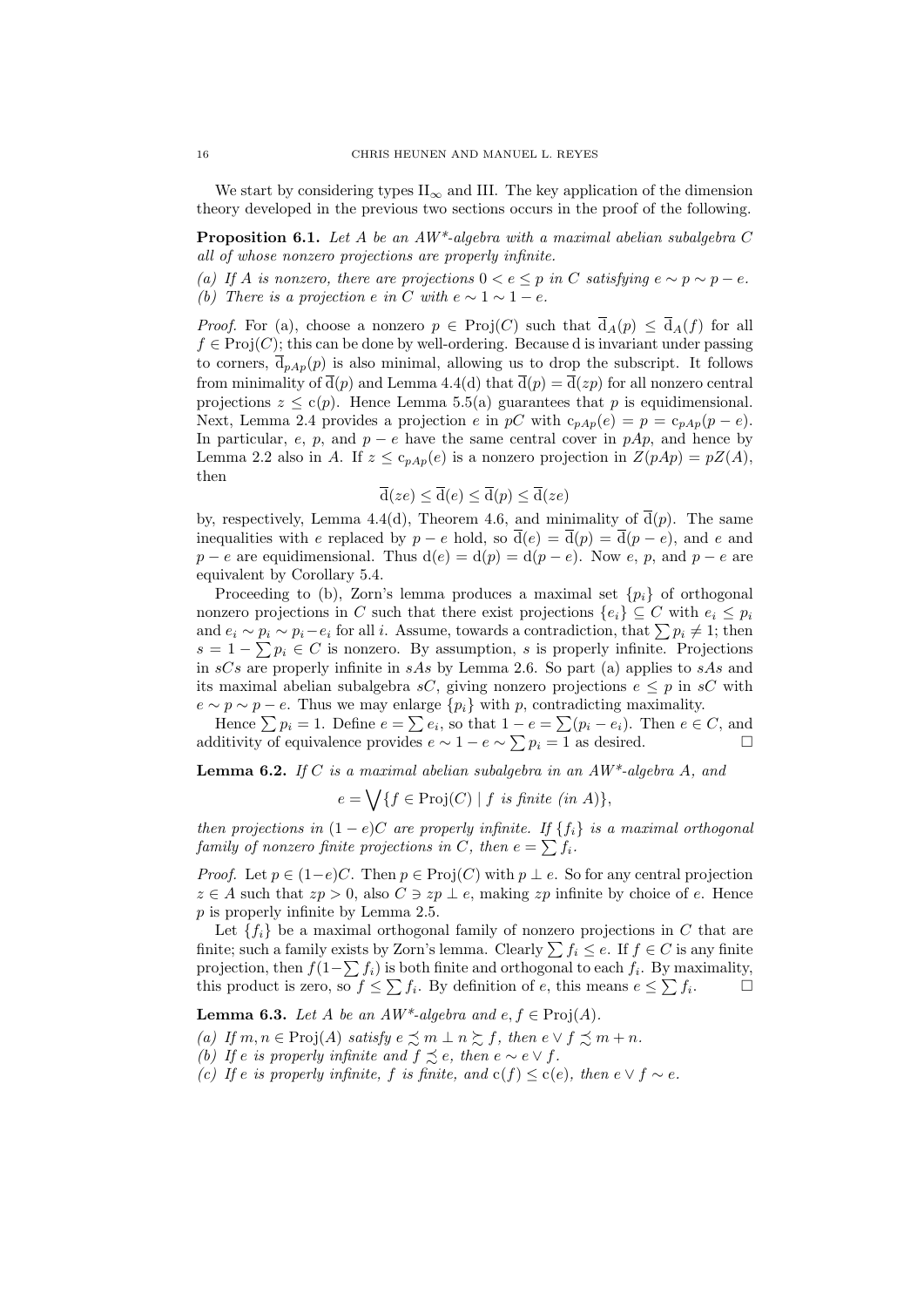*Proof.* By [2, Theorem 13.1],  $(e \vee f) - f \sim e - e \wedge f \precsim m$ . Since  $((e \vee f) - f)f = 0$ and  $f \precsim n$ , we have  $e \vee f = (e \vee f) - f + f \precsim m + n$ , establishing (a).

We turn to (b). As e is properly infinite, there is a projection  $g \in A$  with  $g < e$ and  $e \sim g \sim e - g$ . Then  $f \precsim e \sim e - g$ . Part (a) implies that  $e \vee f \precsim g + e - g = e$ . Since  $e \leq e \vee f$ , we have  $e \sim e \vee f$  from Schöder-Bernstein.

Toward (c), assume for contradiction that  $f \not\preceq e$ . The comparison theorem now gives a nonzero central projection  $z \leq c(f)$  with  $ze \prec zf$ . Because  $z \leq c(f) \leq c(e)$ , it follows from Lemma 2.5 that ze is (properly) infinite. This contradicts finiteness of zf, so  $f \precsim e$ . From part (b) we conclude that  $e \vee f \sim e$ .  $\Box$ 

**Proposition 6.4.** Let A be a properly infinite  $AW^*$ -algebra without central summands of type I, and let  $C$  be a maximal abelian subalgebra of  $A$ . Then there exists a projection  $e \in C$  such that  $e \sim 1 \sim 1 - e$ .

*Proof.* First we will produce  $e \in C$  such that  $e \sim 1 - e$ . Use Zorn's lemma to produce a maximal family  $\{f_i\}$  of projections in C that are finite in A, and set  $f = \sum f_i$ . By Proposition 3.1, there exist projections  $e_{i1} \sim e_{i2}$  for all i such that  $f_i = e_{i1} + e_{i2}$ . By Lemma 6.2, the projections of  $(1 - f)C$  are properly infinite. As  $(1-f)C$  is a maximal abelian subalgebra of  $(1-f)A(1-f)$ , Proposition 6.1 provides projections  $e'_1 \sim e'_2$  such that  $(1-f) = e'_1 + e'_2$ . Thus for  $j = 1, 2$ , the projections  $e_j = e'_j + \sum_i e_{ij}$  satisfy  $e_1 \sim e_2$  and  $1 = e_1 + e_2$ . So we may take  $e = e_1$ .

It remains to show that  $e_1 \sim 1 \sim e_2$ . Let z be any central projection of A such that  $ze_1$  is finite; then  $ze_2 \sim ze_1$  is finite, so that  $z = ze_1 + ze_2$  is finite. But A is properly infinite, so  $z$  must be zero. Thus  $e_1$  is properly infinite by Lemma 2.5(d). Since  $e_2 \sim e_1$ , it follows from Lemma 6.3(b) that  $e_1 \sim e_1 + e_2 = 1$ , so that  $e_2 \sim e_1 \sim 1$  as desired.

Next, we turn to AW<sup>\*</sup>-algebras of type  $I_{\infty}$ .

**Lemma 6.5.** Let A be a nonzero  $AW^*$ -algebra of type  $I_\infty$ , and let C be a maximal abelian subalgebra in which 1 is the supremum of projections in C finite in A.

- (a) C has a projection finite in A with central cover 1.
- (b) C has a projection abelian in A with central cover 1.
- (c) Some nonzero central projection  $z \in A$  is the sum of infinitely many orthogonal equivalent projections in C.
- (d) There is a projection  $e \in C$  such that  $e \sim 1 \sim 1 e$ .

*Proof.* For (a), let  $\{f_i\}$  be a family of projections in C finite in A and maximal with respect to the property that  ${c(f_j)}$  is orthogonal. If  $z = \sum c(f_j)$  and  $z < 1$ , then  $1 - z$  is a nonzero projection in C. If  $1 - z$  is orthogonal to all finite projections of  $A$  in  $C$ , the supremum of these finite projections is not 1, contradicting the assumption. Thus there is a projection  $f_0 \in C$  finite in A with  $f_0(1-z) > 0$ . But then we may enlarge the family  ${f_i}$  with  $f_0(1-z)$ , contradicting maximality. Then  $f = \sum f_j$  is a projection in C finite with central cover 1 in A [2, Proposition 15.8].

Towards (b),  $f \Lambda f$  is an AW<sup>\*</sup>-algebra of type I, and  $f C$  is a maximal abelian subalgebra. From Lemma 3.2(b),  $fC$  contains a projection  $e_0$  abelian in  $fA f$  (and hence in A) with  $c_{fAf}(e_0) = f$ . Since  $c_A(e_0) \geq c_{fAf}(e_0) = f$  and  $c_A(f) = 1$ , also  $c_A(e_0) = 1$ . Thus  $e_0 \in C$  is a projection abelian with central cover 1 in A.

For (c), let  $\{e_i\}$  be a maximal orthogonal family of projections in C that are abelian with central cover 1 in A, and set  $e = \sum e_i$ . By [2, Proposition 18.1], the  $e_i$ are pairwise equivalent. If  $e < 1$ , then  $(1-e)A\overline{(1-e)}$  is an AW<sup>\*</sup>-algebra of type I in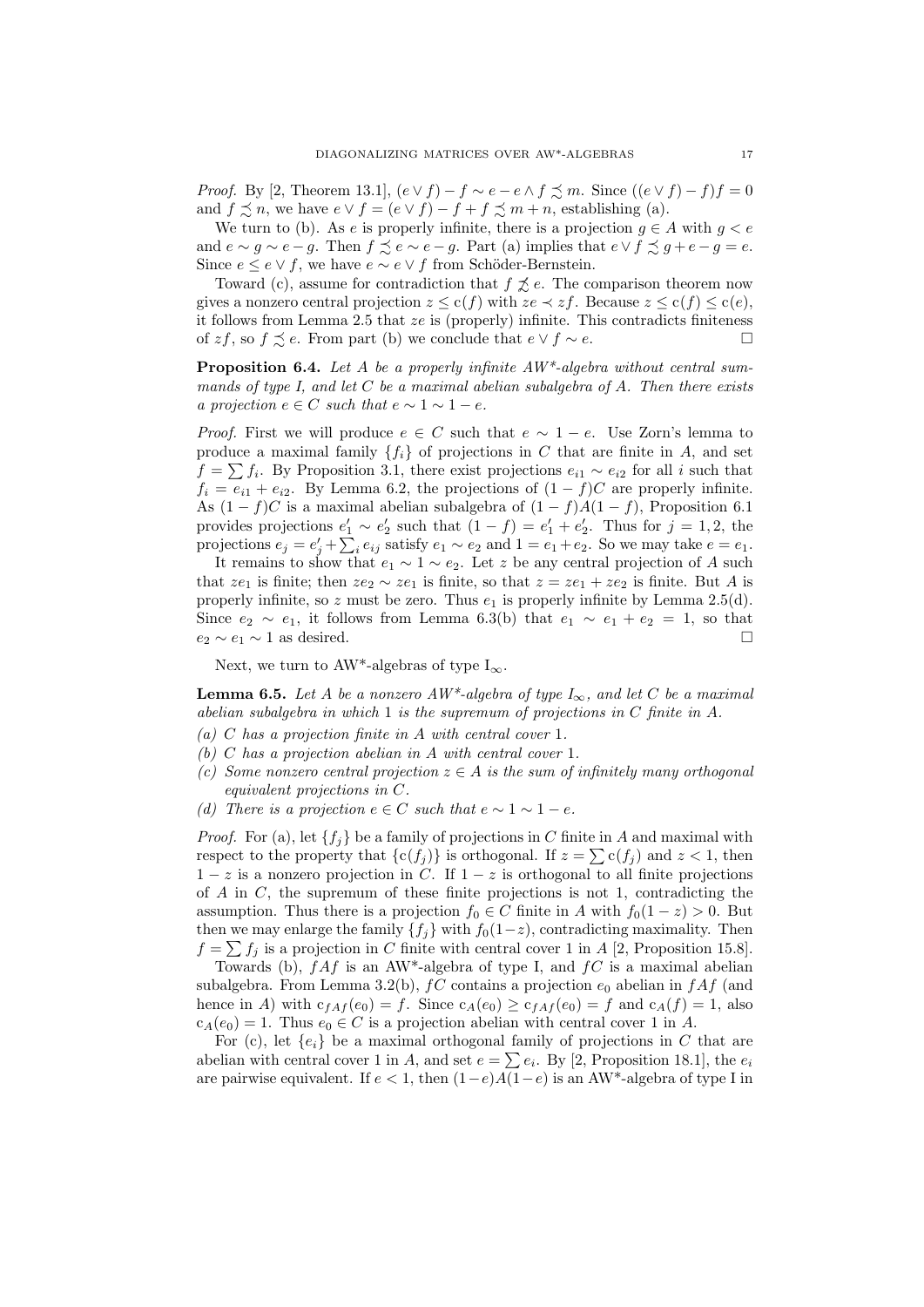which  $(1-e)C$  is a maximal abelian subalgebra. Moreover,  $(1-e)$  is the supremum of projections in  $(1-e)C$  finite in  $(1-e)A(1-e)$ . From part (b),  $(1-e)C$  contains a projection  $e_1$  abelian with central cover  $1-e$  in  $(1-e)A(1-e)$ . It follows that  $e_1$ is abelian with central cover c(1 – e) in A. If  $c(1-e) = 1$ , we can adjoin  $e_1$  to  $\{e_i\}$ contradicting maximality. Thus  $z = 1 - c(1 - e)$  is nonzero. Now  $z(1 - e) = 0$ , so that  $z = ze = \sum ze_i$  and  $\{ze_i\}$  is a family of orthogonal equivalent projections in C with sum z. Because A is properly infinite and the  $ze_i$  are abelian, z is infinite and  $\{ze_i\}$  cannot be a finite set; see [2, Theorem 17.3].

For (d), let  $\{z_j \mid j \in \alpha\}$  be a maximal orthogonal family of central projections in A each with the property of z from (c). If  $0 < 1 - \sum z_j =: z_0$ , then  $z_0 A$  is an AW<sup>\*</sup>-algebra of type I<sub>∞</sub> and  $z_0C$  is a maximal abelian subalgebra with the property that  $z_0$  is the supremum of projections in  $z_0C$  finite in  $z_0A$ . Part (c) provides a nonzero central projection  $z_1$  in  $z_0A$  that is the sum of infinitely many orthogonal equivalent projections in  $z_0C$ . Adjoining  $z_1$  to  $\{z_j\}$  produces a family contradicting maximality of  $\{z_i\}$ . Hence  $\sum z_i = 1$ .

For each  $z_j$  fix an orthogonal set  $\{e_{ij} | i \in \alpha_j\} \subseteq C$  of equivalent projections that sum to  $z_j$  for some infinite cardinal  $\alpha_j$ . Partition the infinite set  $\{e_{ij} | i \in \alpha_j\}$  into two subfamilies of the same cardinality, and let  $f_{kj}$  be the sum of the kth subfamily for  $k = 1, 2$ . Then  $z_j = f_{1j} + f_{2j}$  and  $f_{1j} \sim f_{2j} \sim z_j$  for all j. Set  $e = \sum_j f_{1j}$  so that  $1 - e = \sum_j f_{2j}$ . Then  $e \sim 1 - e \sim \sum z_j = 1$  as desired.

**Proposition 6.6.** Let A be an AW\*-algebra of type  $I_{\infty}$ . For any maximal abelian subalgebra C of A, there exists a projection  $e \in C$  such that  $e \sim 1 \sim 1 - e$ .

*Proof.* (We freely use Lemma 2.7 throughout this proof.) Let  $g \in C$  be the supremum of the finite projections in  $C$ . By Lemma 6.2 the nonzero projections in  $(1-q)C$  are properly infinite (in A and hence) in  $(1-q)A(1-q)$ , so  $(1-q) = e_1+e_2$ for orthogonal projections  $e_i \in (1-g)C$  with  $e_1 \sim e_2 \sim 1-g$  by Proposition 6.1. By Lemma 2.6 there exists a central projection  $z \in A$  such that  $zg$  is finite and  $(1-z)g$ is properly infinite or zero. Then  $(1 - z)g$  is a supremum of finite projections, so Lemma 6.5 applied to the maximal abelian subalgebra  $(1-z)gC$  of  $(1-z)gA(1-z)g$ shows that  $(1 - z)g = f_1 + f_2$  for orthogonal projections  $f_i \in (1 - z)gC$  with  $f_1 \sim f_2 \sim (1-z)g$ . In the sum of orthogonal projections

$$
1 = zg + (1 - g) + (1 - z)g
$$
  
= zg + e<sub>1</sub> + f<sub>1</sub> + e<sub>2</sub> + f<sub>2</sub>,

set  $e = zg + e_1 + f_1 \in C$ . We will prove below that  $zg + (1 - g) \sim 1 - g$ , from which it will follow that  $(1 - g) + (1 - z)g \sim zg + (1 - g) + (1 - z)g = 1$  and thus  $1 - e \sim e \sim 1$ .

It remains to show that  $zg + (1 - g) \sim 1 - g$ . We claim that  $z \leq c(1 - g)$ . To see this, note that the central projection  $y = z(1 - c(1 - g))$  satisfies  $y \leq z$  and  $y(1-g) = 0$ . Hence  $y = yg \le zg$  is finite. Because A is properly infinite, we conclude  $z(1 - c(1 - g)) = y = 0$ , or  $z \le c(1 - g)$ . This gives the middle equality in

$$
c(zg) \leq z = c(z(1-g)) \leq c(1-g).
$$

If  $1 - g = 0$  then  $zg = 0$  and the claim is verified. If  $1 - g > 0$  then it is properly infinite, and Lemma 6.3(c) implies that  $zq + (1 - q) \sim 1 - q$ .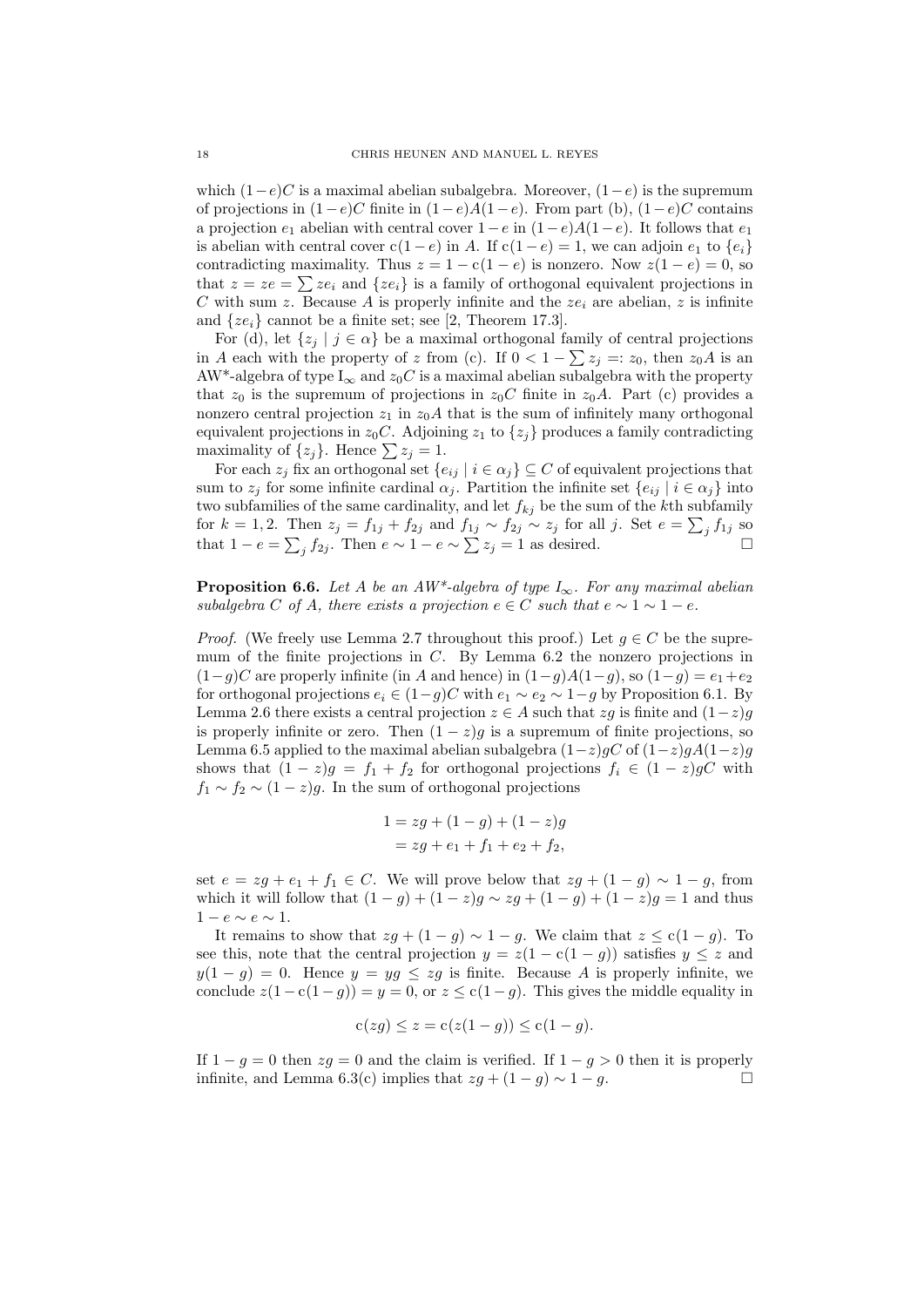Finally, we combine the results for types  $I_{\infty}$ ,  $II_{\infty}$ , and III to show that a maximal abelian subalgebra of any properly infinite algebra contains an infinite set of "diagonal matrix units".

**Lemma 6.7.** If C is a maximal abelian subalgebra of a properly infinite  $AW^*$ algebra A, then there exists a projection  $e \in C$  such that  $e \sim 1 \sim 1 - e$ .

*Proof.* By [2, Theorem 15.3],  $1 = z_1 + z_2$  is a sum of orthogonal central projections such that  $z_1A$  has type I and  $z_2A$  has no central summands of type I. Each  $z_iC$ is a maximal abelian subalgebra of  $z_iA$ . By Propositions 6.4 and 6.6 there are projections  $f_i \in z_i C$  such that  $f_i \sim z_i \sim z_i - f_i$ . Then  $e = f_1 + f_2 \in C$  satisfies  $e \sim 1 \sim 1-e$ .

**Theorem 6.8.** Let A be a properly infinite  $AW^*$ -algebra, let C be a maximal abelian subalgebra of A, and let  $1 \leq n \leq \aleph_0$  be a cardinal. Then there is a set  $\{e_i\}$  of n orthogonal projections in C such that  $1 = \sum e_i$  and every  $e_i \sim 1$ .

*Proof.* By Lemma 4.3, it suffices to consider the case  $n = \aleph_0$ . For all positive integers k, we inductively decompose  $1 = e_1 + \cdots + e_k + f_k$  as a sum of orthogonal projections in C where all  $e_i \sim f_k \sim 1$ . For  $k = 1$  use Lemma 6.7, and for the inductive step suppose we have  $e_1, \ldots, e_k, f_k \in C$  as above. Lemma 6.7 applied to the maximal abelian subalgebra  $f_kC$  of the properly infinite algebra  $f_kAf_k$  provides a projection  $f \in f_k C$  such that  $f \sim f_k \sim f_k - f$ . Thus  $e_{k+1} = f$  and  $f_{k+1} = f_k - f$ satisfy  $e_{k+1} \sim f_{k+1} \sim f_k \sim 1$  and  $1 = e_1 + \cdots + e_{k+1} + f_{k+1}$  as desired. So  ${e_i}_{i=1}^\infty$  is an orthogonal set of  $\aleph_0$  projections in C that are equivalent to 1. In case  $e = \sum e_i \in C$  is not equal to 1, we may replace  $e_1$  with  $e'_1 = e_1 + (1 - e) \in C$ ; since  $1 \sim \overline{e_1} \leq e_1' \leq 1$ , Schröder–Bernstein implies that  $e_1' \sim 1$ . □

Theorem 6.8 naturally suggests the question of how large the cardinality  $n$  of a set of diagonal matrix units in  $C$  can become. In other words: given a maximal abelian subalgebra  $C$  of a properly infinite AW<sup>\*</sup>-algebra  $A$ , for what (infinite) cardinals n does there exist an orthogonal set  ${e_i} \subseteq Proj(C)$  of cardinality n such that  $\sum e_i = 1$  and each  $e_i \sim 1$ ? It would be interesting to know to what extent the answer depends upon the particular subalgebra C.

### 7. Simultaneous diagonalization

We are now ready to prove simultaneous diagonalization over arbitrary AW\* algebras. Recall that if A is an AW\*-algebra, then so is  $\mathbb{M}_n(A)$  [1].

**Lemma 7.1.** Let A be an  $AW^*$ -algebra of type  $I_m$  for a positive integer m. If  $1 = e_1 + \cdots + e_n$  for some equivalent projections  $e_i \in A$ , then m is divisible by n.

*Proof.* We proceed by induction on m. The case  $m = 1$  is evident. Let  $f_1, \ldots, f_m$ be orthogonal equivalent abelian projections with sum 1. Since A is finite, so is each  $e_i$ ; notice also that each  $c(e_i) = 1$ . So for each  $1 \leq i \leq n$  there is a projection  $g_i$  with  $f_1 \sim g_i \leq e_i$  [2, Corollary 18.1]. Now the set  $\{g_1, \ldots, g_n\}$  of orthogonal equivalent abelian projections has cardinality at most  $m$  [2, Proposition 2]. The projections  $e_i-g_i$  remain equivalent [2, Exercise 17.3], and because  $\sum g_i \sim (f_{m-n+1}+\cdots+f_m)$ , similarly, the projection  $h = \sum_{i=1}^{n} (e_i - g_i) = 1 - \sum g_i$  satisfies

$$
h \sim 1 - (f_{m-n+1} + \dots + f_m) = f_1 + \dots + f_{m-n}.
$$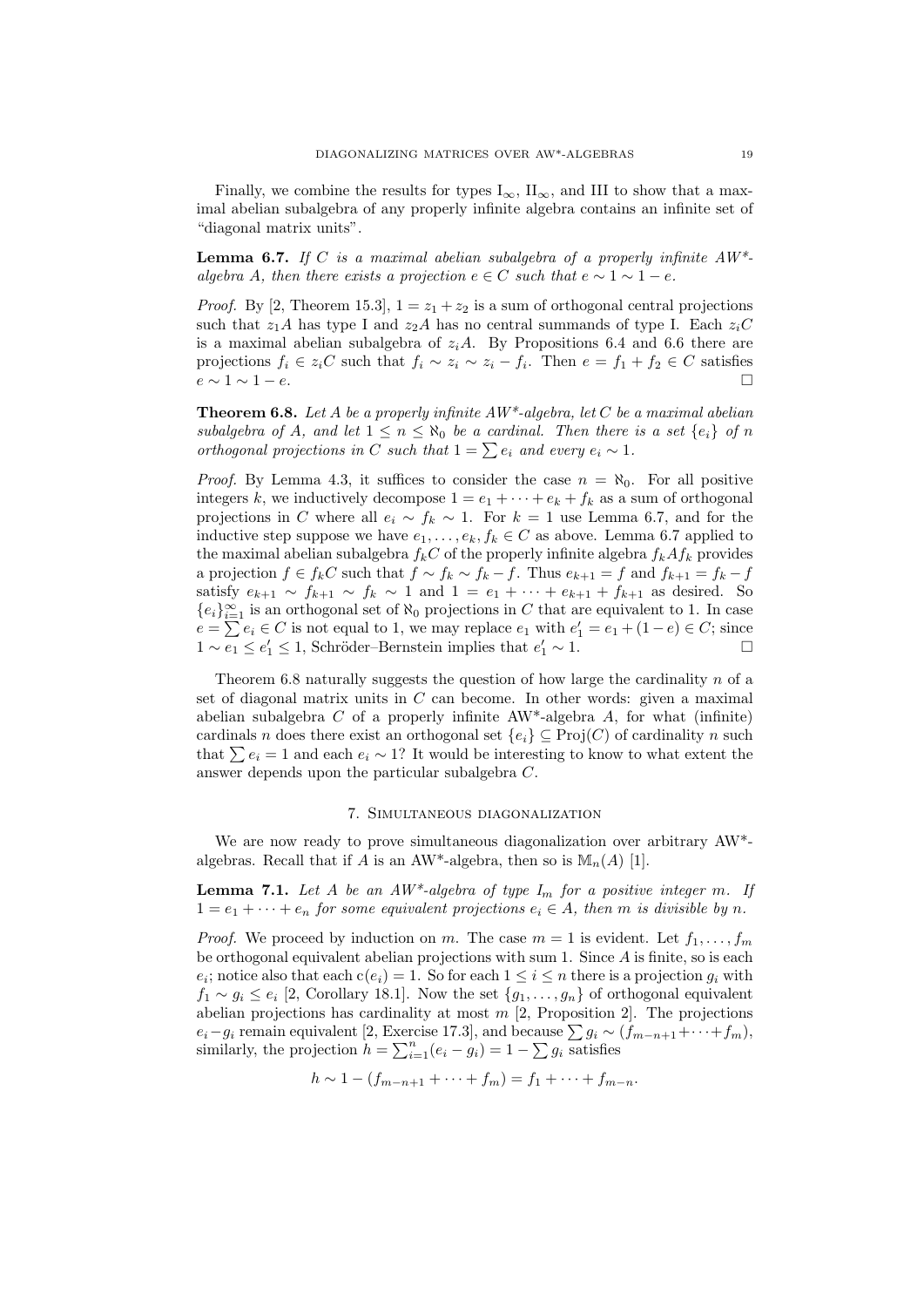On the one hand, hAh contains the n orthogonal equivalent projections  $e_i - g_i$ . But on the other hand, it has type  $I_{m-n}$  by the equation above. The inductive hypothesis implies that  $m - n$  is divisible by n, whence m is divisible by n.  $\square$ 

**Proposition 7.2.** Let A be an arbitrary  $AW^*$ -algebra, and n a positive integer. If C is a maximal abelian subalgebra of  $\mathbb{M}_{n}(A)$ , then it contains n orthogonal projections with sum 1 equivalent in  $\mathbb{M}_n(A)$ .

Proof. From [2, Theorem 15.3] and [2, Theorem 18.3], there are central projections  $z_1, z_2, \ldots, z_c, z_\infty$  with sum 1 such that:  $z_m \mathbb{M}_n(A)$  is of type  $I_m$  for every  $m \in \{\infty, 1, 2, \ldots\}; z_c \mathbb{M}_n(A)$  is of type  $\mathrm{II}_1$ ; and  $z_\infty \mathbb{M}_n(A)$  is properly infinite. By Lemma 7.1,  $z_m = 0$  when m is finite and not divisible by n. So  $z_m > 0$  with m finite implies that  $m = kn$  for some positive integer k, and  $z_mC$  contains n equivalent projections  $e_{1m}, \ldots, e_{nm}$  with sum  $z_m$  by Proposition 3.4(c). Now,  $z_cC$  contains n equivalent projections  $e_{1c}, \ldots, e_{nc}$  with sum  $z_c$  from Proposition 3.1, and  $z_{\infty}C$ contains n equivalent projections  $e_{1\infty}, \ldots, e_{n\infty}$  with sum  $z_{\infty}$  from Theorem 6.8. Set  $e_j = e_c + e_{j\infty} + \sum_{m=1}^{\infty} e_{jm}$  for each  $j \in \{1, \ldots, n\}$ , where  $e_{jm}$  is defined to be 0 if  $m < \infty$  does not divide n. Then  $\{e_1 \ldots, e_n\}$  is a set of n equivalent projections in  $C$  with sum 1.

**Lemma 7.3.** Let A be an AW\*-algebra and  $\{e_1, \ldots, e_n\}$ ,  $\{f_1, \ldots, f_n\}$  be two finite sets of projections in A, both summing to 1, with  $e_1 \sim \cdots \sim e_n$ ,  $f_1 \sim \cdots \sim f_n$ . Then  $e_j \sim f_j$  for each  $j = 1, \ldots, n$ .

*Proof.* Lemma 2.6(b) gives a central projection  $z \in A$  such that  $ze_1$  is properly infinite or  $z = 0$ , and  $(1 - z)e_1$  is finite. Then  $(1 - z)e_2 \ldots (1 - z)e_n$  are also finite [2, Proposition 15.3]. By [2, Theorem 17.3],  $\sum_{j=1}^{n} (1-z)e_j = 1-z$  is finite. Hence  $(1-z)f_1, \ldots, (1-z)f_n$  are finite. If  $(1-z)e_1$  is not equivalent to  $(1-z)f_1$ , there is a central projection y in A such that either  $y(1-z)e_1 \prec y(1-z)f_1$  or  $y(1-z)f_1 \prec y(1-z)e_1$ . In the former case,

$$
y(1-z)e_j \sim g_j < y(1-z)f_j
$$
, for  $j = 1, ..., n$ .

Hence  $y(1-z) \sim \sum g_j < y(1-z)$ , contradicting the finiteness of  $y(1-z)$ . Thus  $(1-z)e_1 \sim (1-z)f_1.$ 

Suppose  $z > 0$ . Then  $ze_1$  is properly infinite and by Lemma 6.3(b).

$$
ze_1 \sim ze_1 + ze_2 \sim \cdots \sim \sum_{j=1}^n ze_j = z
$$

since  $ze_1 \sim \cdots \sim ze_n$ . Now  $zf_1$  is properly infinite, for if  $z_0 \leq p$  is a nonzero central projection with  $z_0 z f_1$  is finite, then  $\sum_{j=1}^n z_0 f_j$  is finite. But  $z_0 z e_1$  and, hence,  $z_0$ are infinite since  $ze_1$  is properly infinite, contradicting finiteness of  $z_0$ . Since  $zf_1$  is properly infinite, as before,  $zf_1 \sim z$ . Thus  $ze_1 \sim zf_1$ . It follows that  $e_1 \sim f_1$ .  $\Box$ 

**Theorem 7.4.** Let A be an  $AW^*$ -algebra, and let  $X \subseteq M_n(A)$  be a commuting set of normal elements. There is a unitary  $u \in M_n(A)$  such that  $uau^{-1}$  is diagonal for each  $a \in X$ .

*Proof.* Let C be a maximal abelian subalgebra of  $\mathbb{M}_{n}(A)$  containing X. By Proposition 7.2, C contains n orthogonal equivalent projections  $f_1, \ldots, f_n$  with sum 1. Let  $e_{ik}$  be the element of  $\mathbb{M}_n(A)$  with 1 at the  $(j, k)$ -entry and 0 elsewhere. Then  ${e_{11}, \ldots, e_{nn}}$  is an orthogonal family of equivalent projections in  $\mathbb{M}_{n}(A)$  with sum 1. By Lemma 7.3,  $e_{ij} \sim f_j$  for  $j = 1, \ldots, n$ .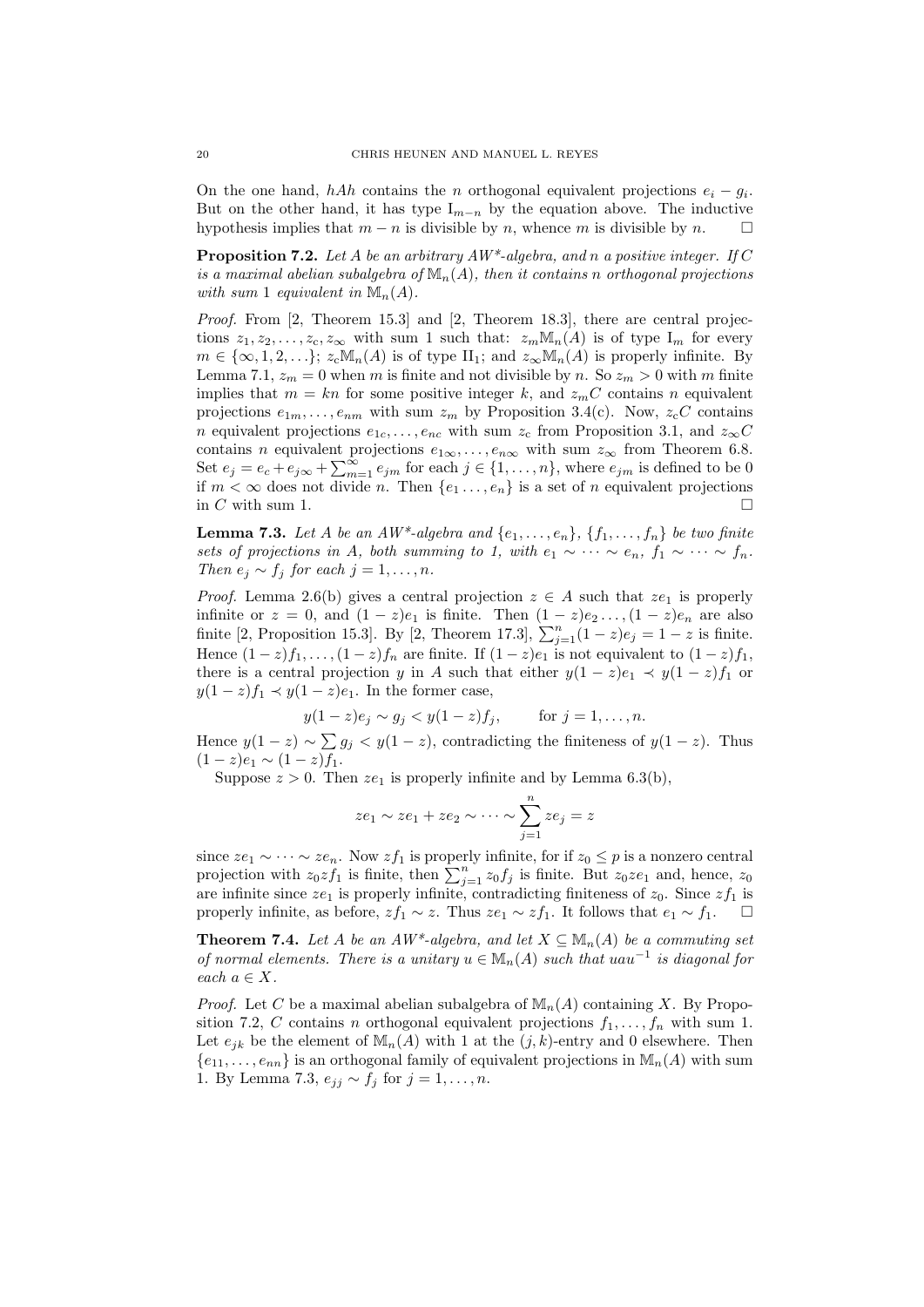Say  $v_j^* v_j = f_j$  and  $v_j v_j^* = e_{jj}$  with  $v_j \in M_n(A)$ . Then  $u = \sum_{j=1}^n v_j$  is a unitary element of  $\mathbb{M}_{n}(A)$  and  $uf_ju^{-1} = e_{jj}$ . Since  $f_j$  commutes with every element in  $C \supseteq X$ , we see that  $e_{jj}$  commutes with  $uau^{-1}$  for all  $a \in X$ . Thus  $uau^{-1}$  is diagonal for all  $a \in X$ .

It seems natural to ask whether the converse of Theorem 7.4 holds, in the following sense. To use a term defined in Section 1, the above theorem says that an  $AW^*$ -algebra is simultaneously *n*-diagonalizable for all positive integers *n*. Conversely, if a  $C^*$ -algebra A is simultaneously *n*-diagonalizable for all *n*, does it follow that A is an AW\*-algebra? The question is especially tantalizing because Grove and Pedersen have answered this question affirmatively in the case where A is commutative, even under the weaker assumption that  $\tilde{A}$  is simultaneously n-diagonalizable for one fixed  $n \geq 2$  (see Theorem 2.1 and the "Notes added in proof" of [8]). But it seems a subtle problem to decide the issue in a fully noncommutative setting.

## 8. Passing to matrix rings is functorial

Denote by AWstar the category of AW\*-algebras and ∗-homomorphisms between them that preserve suprema of arbitrary sets of projections. As a consequence of our main result, Theorem 7.4, we can now show that passing to matrix rings is an endofunctor on this category.

**Lemma 8.1.** A \*-homomorphism  $f: A \rightarrow B$  between  $AW^*$ -algebras preserves suprema of arbitrary families of projections if and only if it preserves suprema of orthogonal families of projections.

Proof. One direction is trivial. For the other, suppose that f preserves suprema of orthogonal sets of projections, and let  $\{p_i\}$  be an arbitrary family of projections in A. Then ker(f) = zA for some central projection  $z \in A$  [2, Exercise 23.8]. Hence  $A = zA \oplus (1-z)A$ . Since  $p_i = zp_i + (1-z)p_i$  for each i, this yields  $\bigvee p_i = \bigvee z p_i + \bigvee (1-z) p_i$ , and so  $f(\bigvee p_i) = f(\bigvee z p_i) + f(\bigvee (1-z) p_i) = f(\bigvee (1-z) p_i)$ . Therefore we may pass to  $(1 - z)A$  and assume that ker(f) = {0}. The proof in the case where f is injective is [2, Exercise 4.27].

**Theorem 8.2.** There is a functor **AWstar**  $\rightarrow$  **AWstar** extending the assignment  $A \mapsto \mathbb{M}_n(A)$  on objects.

*Proof.* It is well-known that if A is an AW\*-algebra, then  $\mathbb{M}_n(A)$  is, too [1], and that if  $f: A \to B$  is a \*-homomorphism, then  $\mathbb{M}_n(f): \mathbb{M}_n(A) \to \mathbb{M}_n(B)$  is, too. The point is to show that  $\mathbb{M}_n(f)$  preserves suprema of projections. By Lemma 8.1 it suffices to show that  $\mathbb{M}_n(f)$  preserves suprema of orthogonal families of projections. Let  $\{p_i\}$  be an orthogonal family of projections in  $\mathbb{M}_n(A)$ . Then  $\{p_i\}$  is an abelian self-adjoint subset of  $\mathbb{M}_n(A)$ . Theorem 7.4 provides a unitary  $u \in \mathbb{M}_n(A)$  making each  $up_i u^{-1}$  diagonal. Now

$$
\mathbb{M}_n(f) \left( \sum p_i \right) = \mathbb{M}_n(f)(u)^{-1} \cdot \mathbb{M}_n(f) \left( \sum u p_i u^{-1} \right) \cdot \mathbb{M}_n(f)(u)
$$
  
=  $\mathbb{M}_n(f)(u)^{-1} \cdot \sum \mathbb{M}_n(f)(u p_i u^{-1}) \cdot \mathbb{M}_n(f)(u)$   
=  $\sum \mathbb{M}_n(f)(p_i).$ 

The first and last equalities hold because  $\mathbb{M}_n(f)$  is a \*-homomorphism, and the middle equality holds because  $upu^{-1}$  is diagonal, f preserves suprema of projections, and the supremum of a set of diagonal projections is computed entrywise.  $\Box$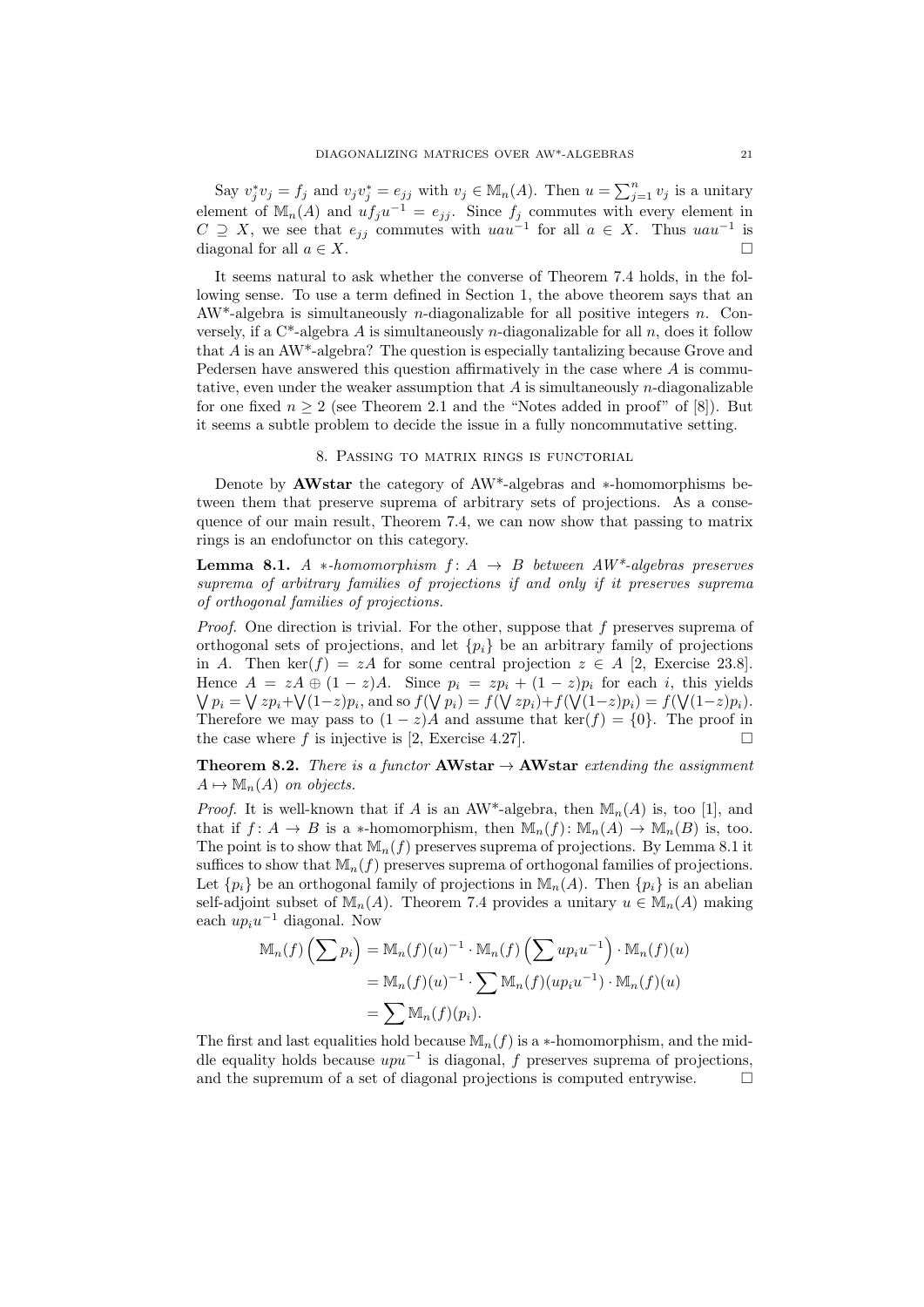Remark 8.3. The previous theorem holds unabated if we replace ∗-homomorphisms by ∗-ring homomorphisms. In fact, due to the algebraic nature of our methods, the results in Sections 2–6 seem to hold for Baer ∗-rings with generalized comparability (GC) that satisfy the parallellogram law (P), in Berberian's terms [2]. For the results of Section 7 and the proof of Theorem 8.2 to carry through, one must further restrict to such  $\ast$ -rings A for which  $\mathbb{M}_n(A)$  is again such a  $\ast$ -ring (for instance, properly infinite Baer ∗-rings A, where  $\mathbb{M}_n(A) \cong A$  for all n). Lemma 8.1 additionally requires the "weak existence of projections" (WEP) axiom of [2].

## Appendix A. Achieving the dimension

This appendix discusses two special cases in which the supremum in the definition of the dimension of properly infinite projections in an AW\*-algebra A, Definition 4.1, is achieved with certainty. To be precise, fix a properly infinite projection  $e \in A$ , and define

$$
\Delta(e) = \{ \text{card } I \mid \{e_i\}_{i \in I} \in \Gamma(e) \} = \{ \text{cardinals } \beta \mid \beta < d(e) \},
$$
  

$$
\delta(e) = \sup \Delta(e).
$$

The question is whether  $\delta(e) \in \Delta(e)$ , or equivalently, whether  $d(e) = \alpha^+$  for some  $\alpha \in \Delta(e)$ . The first special case in which we have a positive answer concerns properties of the cardinal  $\delta(e)$  itself. Recall that a cardinal is *weakly inaccessible* if it is an uncountable regular limit cardinal.

**Proposition A.1.** If the cardinal  $\delta(e)$  is not weakly inaccessible, then  $\delta(e) \in \Delta(e)$ .

*Proof.* Notice from Lemma 4.2 that  $\aleph_0 \in \Delta(e)$  necessarily. If  $\delta(e)$  is either  $\aleph_0$ or a successor cardinal, then from the definition  $\delta(e) = \sup \Delta(e)$  it is clear that  $\delta(e) \in \Delta(e)$ . So we may assume that  $\delta(e)$  is an uncountable limit cardinal that is not regular: it is strictly larger than the least cardinality of a cofinal set of cardinals below it. Let  $\{\alpha_i \mid i \in \beta\}$  be a cofinal set of cardinals below  $\delta(e)$ , where  $\beta < \delta$ . Because  $\beta < \delta(e)$ , we can write  $e = \sum_{i \in \beta} e_i$  with  $e_i \sim e$ . Next, we can also write  $e_i = \sum_{j \in \alpha_i} e_{ij}$  for each  $i \in \beta$  with  $e_{ij} \sim e_i \sim e$ . Then  $\{e_{ij}\} \in \Gamma(e)$  has cardinality  $\sup{\{\alpha_i \mid i \in \beta\}}$ , which equals  $\delta(e)$  by cofinality.

The answer is also positive when A is a von Neumann algebra. Recall that a projection is countably decomposable when any orthogonal family of nonzero subprojections is countable;  $A$  is countably decomposable when  $1_A$  is.

**Lemma A.2.** Every projection  $p$  in a von Neumann algebra  $A$  can be written as  $p = \sum p_i$  for some orthogonal family  $\{p_i\}$  of countably decomposable projections. Hence every central projection z can be written as  $z = \sum z_i$  for an orthogonal family  ${z_i}$  of central projections making each  $z_iZ(A)$  countably decomposable.

*Proof.* Let A act faithfully on a Hilbert space H. Then  $p = \sum p_i$  for an orthogonal set  $\{p_i\}$  of projections cyclic in A for the action on H [11, Proposition 5.5.9]. But every cyclic projection in A is countably decomposable [11, Proposition 5.5.15].  $\Box$ 

Lemma A.3. Let A be a von Neumann algebra.

(a) If  $\{e_i \mid i \in \alpha\} \subseteq A$  is an orthogonal set of equivalent countably decomposable nonzero projections for some infinite cardinal  $\alpha$ , then the projection  $e = \sum_{i \in \alpha} e_i$  is properly infinite and satisfies  $\alpha = \delta(e) \in \Delta(e)$ .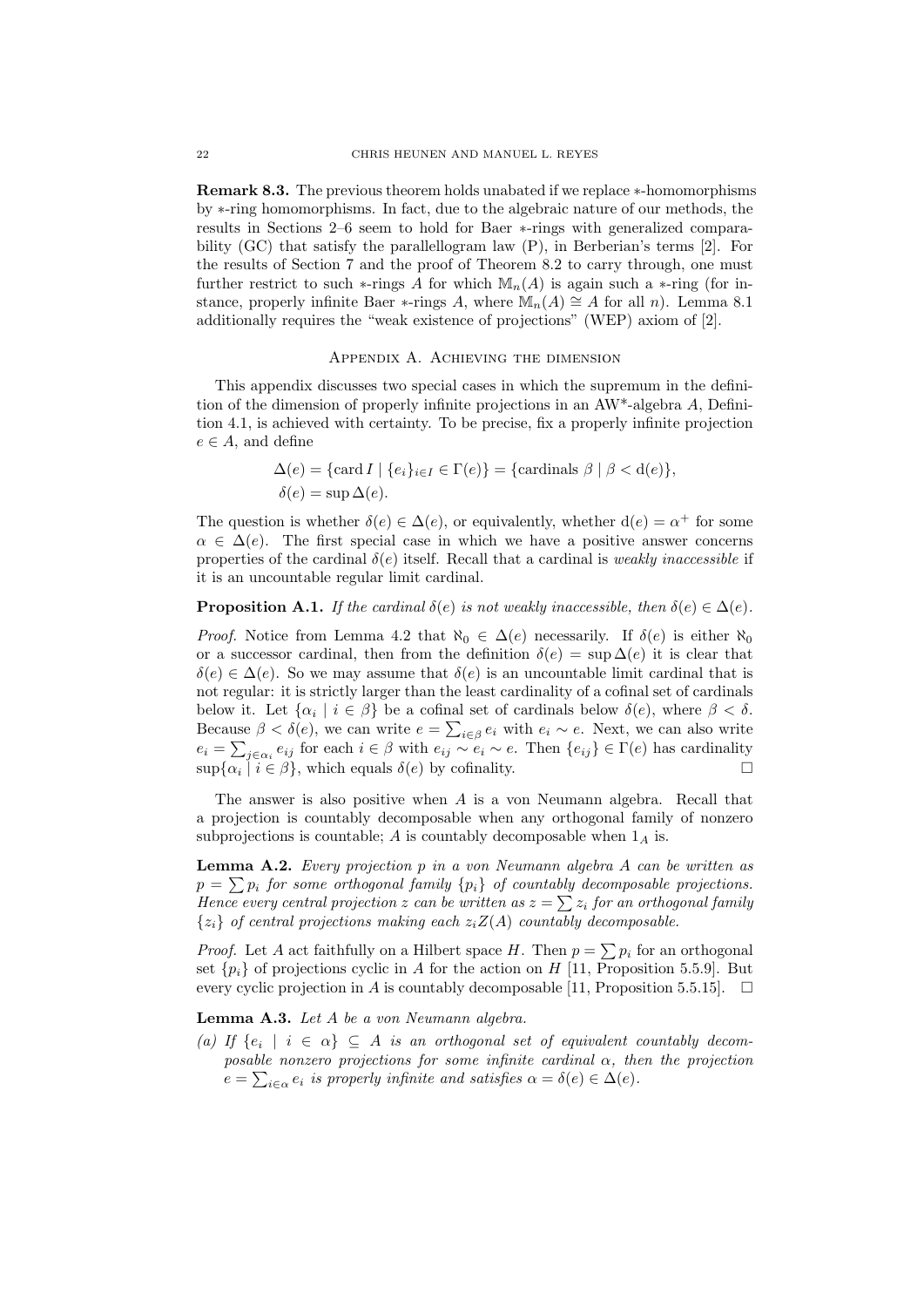(b) If  $e \in A$  be a nonzero properly infinite projection, then there exists a nonzero central projection  $z \leq c(e)$  and an infinite set of projections  $\{e_i \mid i \in \alpha\}$  as in (a) such that  $ze = \sum_{i \in \alpha} e_i$ .

*Proof.* For (a): by Lemma 4.2, e is properly infinite and  $\alpha \in \Delta(e)$ . On the other hand, if  $\beta \in \Delta(e)$  there is a family  $\{f_j\}_{j\in\beta} \in \Gamma(e)$ . Because  $\sum_{i\in\alpha} e_i = e = \sum_{j\in\beta} f_j$ and the  $e_i$  are countably decomposable, an easy adaptation of the proofs of [16, Lemma 1] and [11, Lemma 6.3.9] shows that  $\beta \leq \alpha$ . Because  $\beta \in \Delta(e)$  was arbitrary, it follows that  $\delta(e) \leq \alpha$ . But  $\alpha \in \Delta(e)$  further implies that  $\delta(e) = \alpha \in \Delta(e)$ .

For (b): by Lemma A.2,  $c(e)$  is a sum of central projections  $\{z_i\}$  making each  $z_iZ(A)$  countably decomposable. Passing to a direct summand, we may assume that  $c(e)Z(A)$  itself is countably decomposable. Then  $c(e) = c(p)$  for some countably decomposable projection  $p \in A$  [11, Propositions 5.5.16 and 5.5.15].

Write  $e = \sum_{j=1}^{\infty} f_j$  with  $f_j \sim e$ . Notice that p is countably decomposable,  $f_j \sim e$ are properly infinite, and  $c(p) = c(e) = c(f_i)$ . It follows from [11, Theorem 6.3.4] that  $p \precsim e \sim f_j$ . So there exist orthogonal  $g_j \leq f_j \leq e$  with  $g_j \sim p$  for each j. Extend  ${g_j}_{j=1}^{\infty}$  via Zorn's lemma to a maximal orthogonal set of projections  ${g_i \mid i \in \alpha}$  such that  $p \sim g_i \leq e$  for all  $i \in \alpha$ , where  $\alpha$  is an infinite cardinal. Assume for contradiction that  $e - \sum g_i$  is properly infinite with central cover  $c(e)$ . Then  $p \precsim e - \sum g_i$  by [11, Theorem 6.3.4]. This allows us to enlarge the set  $\{g_i\}$ , contradicting maximality. Therefore the situation reduces the following two cases.

Case 1:  $e - \sum g_i$  is not properly infinite. Then there is a nonzero central projection  $z \le c(e - \sum g_i) \le c(e)$  making  $z(e - \sum g_i) > 0$  finite. Because  $c(g_i) = c(e)$  for each *i*, it follows that  $c(\sum g_i) = c(e) \geq c(e - \sum g_i)$ . Note that  $\sum zg_i$  is properly infinite by Lemma 4.2(a). Furthermore,  $z(e - \sum g_i)$  and  $\sum zg_i$  have central cover z. It follows from Lemma  $6.3(c)$  that

$$
ze = z\left(e - \sum g_i\right) + \sum zg_i \sim \sum zg_i.
$$

Thus  $ze = \sum e_i$  for equivalent countably decomposable  $e_i \sim zg_i$ .

Case 2:  $c(e - \sum g_i)$  is strictly below  $c(e)$ . Define  $z = c(e) - c(e - \sum g_i)$ . Then  $0 < z \leq c(e)$ , and  $z(e - \sum g_i) = 0$ . Thus  $ze = \sum zg_i$ , where the  $e_i = zg_i$  are pairwise equivalent and countably decomposable.  $\Box$ 

**Proposition A.4.** If e is properly infinite projection in a von Neumann algebra A, then  $\delta(e) \in \Delta(e)$ .

*Proof.* Applying Zorn's lemma to Lemma A.3(b) gives a maximal family  $\{z_i\}$  of orthogonal nonzero central projections such that  $z_i \leq c(e)$ , and  $z_i e = \sum_j e_{ij}$  for some infinite orthogonal set  $\{e_{ij} | j \in \alpha_i\}$  of equivalent countably decomposable projections. If  $\sum z_i < c(e)$ , then  $(c(e) - \sum z_i)e$  is properly infinite, so the projection given by Lemma A.3(b) would violate maximality; therefore  $\sum z_i = c(e)$ . Lemma A.3(a) also implies that  $z_i e$  is properly infinite and  $\delta(z_i e) = \alpha_i$ . Then  $\delta(e) = \min\{\alpha_i\} \in \Delta(e)$  by Lemma 4.4(c).

### **REFERENCES**

- 1. S. K. Berberian,  $N \times N$  matrices over an  $AW^*$ -algebra, Amer. J. Math. 80 (1958), 37–44.
- 2. , Baer ∗-rings, Grundlehren der mathematischen Wissenschaften, vol. 195, Springer, 1972, Second printing 2011.
- 3. G. Birkhoff, Lattice theory, third ed., Amer. Math. Soc., 1948.